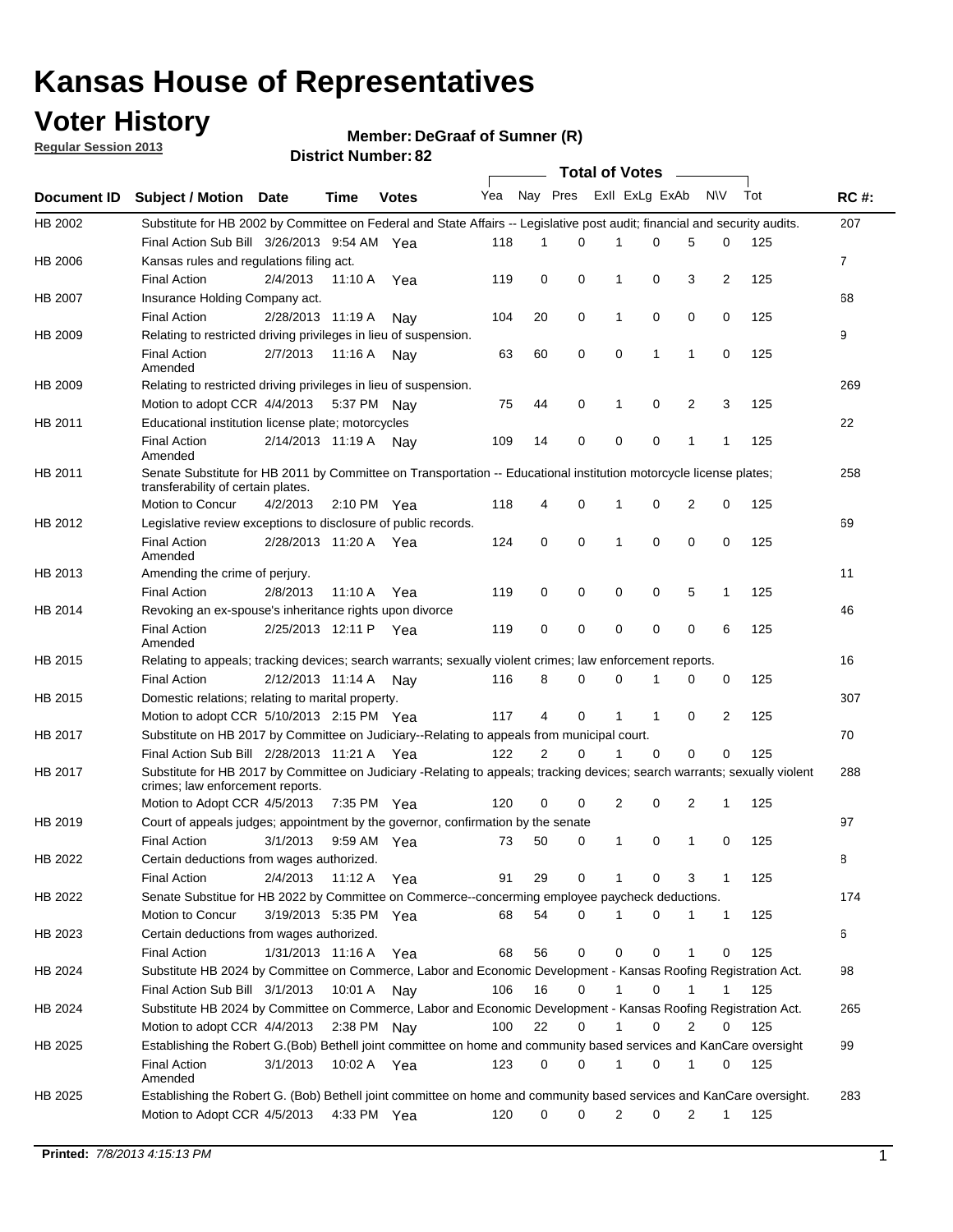### **Voter History**

**Member: DeGraaf of Sumner (R)** 

**Regular Session 2013**

|             |                                                                                                                                                                                                                                                       |                       |         |              |     |                | <b>Total of Votes</b> |   |                |   |           |     |             |
|-------------|-------------------------------------------------------------------------------------------------------------------------------------------------------------------------------------------------------------------------------------------------------|-----------------------|---------|--------------|-----|----------------|-----------------------|---|----------------|---|-----------|-----|-------------|
| Document ID | <b>Subject / Motion Date</b>                                                                                                                                                                                                                          |                       | Time    | <b>Votes</b> | Yea | Nay Pres       |                       |   | Exll ExLg ExAb |   | <b>NV</b> | Tot | <b>RC#:</b> |
| HB 2028     | Providing for venue in Shawnee County District Court in certain forfeiture proceedings                                                                                                                                                                |                       |         |              |     |                |                       |   |                |   |           |     | 12          |
|             | <b>Final Action</b><br>Amended                                                                                                                                                                                                                        | 2/8/2013              |         | 11:12 A Yea  | 119 | 1              | $\Omega$              | 0 | 0              | 5 | 0         | 125 |             |
| HB 2028     | Providing for venue in Shawnee County District Court in certain forfeiture proceedings                                                                                                                                                                |                       |         |              |     |                |                       |   |                |   |           |     | 199         |
|             | Motion to Concur                                                                                                                                                                                                                                      | 3/25/2013 9:36 AM Yea |         |              | 120 | 0              | 0                     | 2 | 0              | 2 | 1         | 125 |             |
| HB 2030     | Creating wounded warrior deer hunting permits for injured combat veterans.                                                                                                                                                                            |                       |         |              |     |                |                       |   |                |   |           |     | 25          |
|             | <b>Final Action</b><br>Amended                                                                                                                                                                                                                        | 2/15/2013 11:16 A     |         | Yea          | 115 | 0              | 0                     | 2 | $\overline{2}$ | 3 | 3         | 125 |             |
| HB 2033     | Concerning the regulation of knives                                                                                                                                                                                                                   |                       |         |              |     |                |                       |   |                |   |           |     | 143         |
|             | <b>Final Action</b>                                                                                                                                                                                                                                   | 3/7/2013              | 12:12 P | Yea          | 93  | 28             | 0                     | 1 | 0              | 3 | 0         | 125 |             |
| HB 2033     | Concerning the regulation of knives.                                                                                                                                                                                                                  |                       |         |              |     |                |                       |   |                |   |           |     | 270         |
|             | Motion to adopt CCR 4/4/2013                                                                                                                                                                                                                          |                       |         | 5:43 PM Yea  | 95  | 26             | 0                     |   | 0              | 3 | 0         | 125 |             |
| HB 2034     | Human trafficking; crimes of commercial sexual exploitation of a child, selling sexual relations, promoting the sale of sexual<br>relations and buying sexual relations; children in need of care; staff secure faciliies.                            |                       |         |              |     |                |                       |   |                |   |           |     | 17          |
|             | <b>Final Action</b><br>Amended                                                                                                                                                                                                                        | 2/12/2013 11:16 A Yea |         |              | 124 | $\Omega$       | $\Omega$              | 0 | 1              | 0 | 0         | 125 |             |
| HB 2034     | S Sub for HB 2034 by Committee on Judiciary - Human trafficking; crimes of commercial sexual exploitation of a child, selling<br>sexual relations, promoting the sale of sexual relations and buying sexual relations; children in need of care;staff |                       |         |              |     |                |                       |   |                |   |           |     | 282         |
|             | Motion to Adopt CCR 4/5/2013 4:18 PM Yea                                                                                                                                                                                                              |                       |         |              | 120 | 0              | 0                     | 2 | 0              | 2 | 1         | 125 |             |
| HB 2035     | Cities; experience requirements for plumbers, electricians and certain mechanical contractors.                                                                                                                                                        |                       |         |              |     |                |                       |   |                |   |           |     | 29          |
|             | <b>Final Action</b>                                                                                                                                                                                                                                   | 2/18/2013 11:16 A     |         | Nav          | 117 | 2              | 0                     | 2 | 0              | 4 | 0         | 125 |             |
| HB 2037     | Public property; religious displays; other displays.                                                                                                                                                                                                  |                       |         |              |     |                |                       |   |                |   |           |     | 176         |
|             | <b>Final Action</b>                                                                                                                                                                                                                                   | 3/20/2013 10:27 A     |         | Yea          | 120 | 3              | 0                     | 1 | 0              | 1 | 0         | 125 |             |
| HB 2041     | Criminal history record information; definition; municipal court reporting; district court reporting.                                                                                                                                                 |                       |         |              |     |                |                       |   |                |   |           |     | 19          |
|             | <b>Final Action</b>                                                                                                                                                                                                                                   | 2/13/2013 11:23 A     |         | Yea          | 119 | 3              | 0                     | 0 | 0              | 3 | 0         | 125 |             |
| HB 2042     | Appraisal of property for taxation purposes; appeals; changes.                                                                                                                                                                                        |                       |         |              |     |                |                       |   |                |   |           |     | 158         |
|             | <b>Final Action</b><br>Amended                                                                                                                                                                                                                        | 3/18/2013 11:19 A     |         | Nav          | 109 | 12             | 0                     | 2 | 0              | 2 | 0         | 125 |             |
| HB 2043     | Aggravated battery; driving under the influence.                                                                                                                                                                                                      |                       |         |              |     |                |                       |   |                |   |           |     | 100         |
|             | <b>Final Action</b><br>Amended                                                                                                                                                                                                                        | 3/1/2013              |         | 10:03 A Yea  | 123 | 0              | 0                     |   | 0              | 1 | 0         | 125 |             |
| HB 2043     | Senate Substitute for HB 2043 by Committee on Judiciary - Attorney general; duties and responsibilities; notice of intent to<br>seek the death penalty.                                                                                               |                       |         |              |     |                |                       |   |                |   |           |     | 271         |
|             | Motion to adopt CCR 4/4/2013                                                                                                                                                                                                                          |                       |         | 5:48 PM Yea  | 121 | 0              | 0                     |   | 0              | 3 | 0         | 125 |             |
| HB 2044     | Increasing the penalty for a person who distributes a controlled substance that causes great bodily harm or death.                                                                                                                                    |                       |         |              |     |                |                       |   |                |   |           |     | 101         |
|             | <b>Final Action</b><br>Amended                                                                                                                                                                                                                        | 3/1/2013              | 10:05 A | Yea          | 112 | 11             | 0                     |   | 0              |   | 0         | 125 |             |
| HB 2047     | Requiring certain municipalities to vote to increase property tax revenues over previous year when such increase exceeds<br>inflation; publication.                                                                                                   |                       |         |              |     |                |                       |   |                |   |           |     | 186         |
|             | <b>Final Action</b><br>Amended                                                                                                                                                                                                                        | 3/21/2013 11:29 A Yea |         |              | 68  | 53             | 0                     |   | 0              | 3 | 0         | 125 |             |
| HB 2049     | Kansas department of agriculture; increasing certain fees and eliminating sunsets on various program fees.                                                                                                                                            |                       |         |              |     |                |                       |   |                |   |           |     | 59          |
|             | <b>Final Action</b><br>Amended                                                                                                                                                                                                                        | 2/27/2013 12:23 P Yea |         |              | 77  | 46             | 0                     | 1 | 0              | 1 | 0         | 125 |             |
| HB 2049     | Kansas department of agriculture; increasing certain fees; concerning sunsets on various program fees.                                                                                                                                                |                       |         |              |     |                |                       |   |                |   |           |     | 324         |
|             | Motion to adopt CCR 6/2/2013                                                                                                                                                                                                                          |                       | 12:28 A | Yea          | 45  | 64             | 0                     |   | 0              | 6 | 9         | 125 |             |
| HB 2050     | Agriculture; agricultural chemical registration; pesticide business liablity insurance; repeal of the Kansas agricultural liming<br>materials act.                                                                                                    |                       |         |              |     |                |                       |   |                |   |           |     | 60          |
|             | <b>Final Action</b><br>Amended                                                                                                                                                                                                                        | 2/27/2013 12:25 P     |         | Nay          | 103 | 20             | 0                     | 1 | 0              | 1 | 0         | 125 |             |
| HB 2051     | Substitute for HB 2051 by Committee on Agriculture and Natural Resources--Amending provisions relating to dams,<br>obstructions, sstreams and water flex accounts and transfer permits.                                                               |                       |         |              |     |                |                       |   |                |   |           |     | 50          |
|             | Final Action Sub Bill 2/26/2013 2:12 PM Yea                                                                                                                                                                                                           |                       |         |              | 117 | $\overline{c}$ | 0                     | 0 | 0              | 0 | 6         | 125 |             |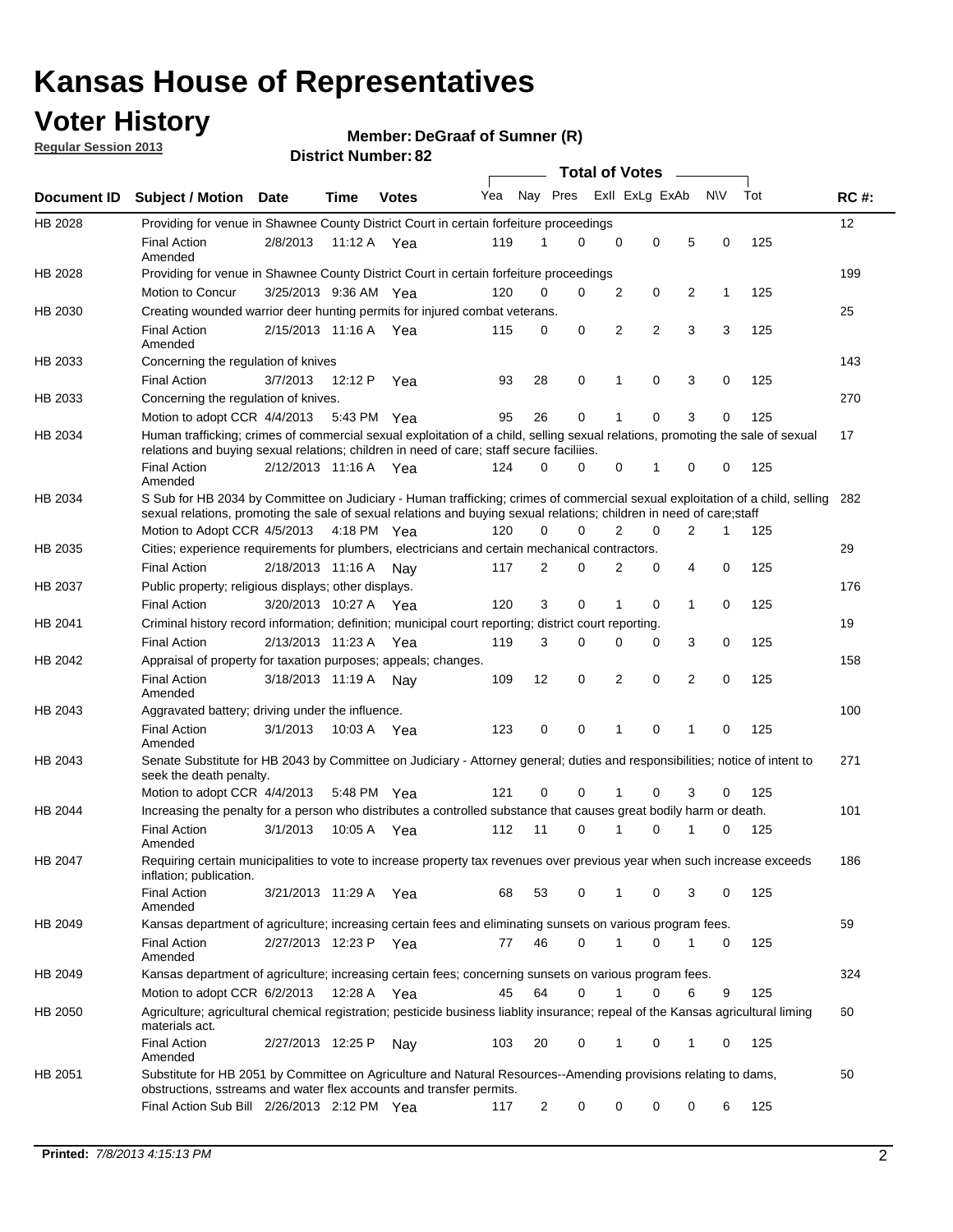### **Voter History**

**Member: DeGraaf of Sumner (R)** 

**Regular Session 2013**

|                |                                                                                                                                                                                                                                          |                       |             |              |     |              |                         | Total of Votes __ |             |                |                |     |             |
|----------------|------------------------------------------------------------------------------------------------------------------------------------------------------------------------------------------------------------------------------------------|-----------------------|-------------|--------------|-----|--------------|-------------------------|-------------------|-------------|----------------|----------------|-----|-------------|
| Document ID    | <b>Subject / Motion</b>                                                                                                                                                                                                                  | Date                  | Time        | <b>Votes</b> | Yea |              | Nay Pres Exll ExLg ExAb |                   |             |                | N\V            | Tot | <b>RC#:</b> |
| HB 2052        | Discharging a firearm inside or into a city; unlawful acts; exceptions.                                                                                                                                                                  |                       |             |              |     |              |                         |                   |             |                |                |     | 155         |
|                | <b>Final Action</b><br>Amended                                                                                                                                                                                                           | 3/14/2013 11:20 A Yea |             |              | 121 | 2            | 0                       | 0                 | 0           | $\overline{2}$ | 0              | 125 |             |
| HB 2052        | Senate Substitute for HB 2052 by Committee on Federal and State Affairs - Concerning firearms; personal and family<br>protection act; concealed handguns in public building; other changes; unlawful discharge of a firearm inside city. |                       |             |              |     |              |                         |                   |             |                |                |     | 300         |
|                | Motion to Adopt CCR 4/5/2013                                                                                                                                                                                                             |                       | 10:24 P Yea |              | 104 | 16           | $\Omega$                | 2                 | 0           | 2              | 1              | 125 |             |
| HB 2055        | Personal and Familly Protection Act; public buildings; adequate security.                                                                                                                                                                |                       |             |              |     |              |                         |                   |             |                |                |     | 156         |
|                | <b>Final Action</b><br>Amended                                                                                                                                                                                                           | 3/14/2013 11:26 A Yea |             |              | 84  | 38           | 0                       | 0                 | 0           | 2              | 1              | 125 |             |
| <b>HB 2057</b> | Concerning property taxation; relating to county appraisers; appointing interim appraiser.                                                                                                                                               |                       |             |              |     |              |                         |                   |             |                |                |     | 208         |
|                | <b>Final Action</b>                                                                                                                                                                                                                      | 3/26/2013 9:55 AM Yea |             |              | 119 | 0            | 0                       | 1                 | 0           | 5              | 0              | 125 |             |
| HB 2058        | Taxation of helium and certain other gases under mineral severance tax, and prohibition of certain refunds related thereto.                                                                                                              |                       |             |              |     |              |                         |                   |             |                |                |     | 159         |
|                | <b>Final Action</b>                                                                                                                                                                                                                      | 3/18/2013 11:21 A Yea |             |              | 119 | 2            | 0                       | $\overline{2}$    | 0           | 2              | $\Omega$       | 125 |             |
| HB 2059        | Income tax deductions and modifications and severance tax exemptions; basis of partner's interest and shareholder's stock;<br>statutory clarification.                                                                                   |                       |             |              |     |              |                         |                   |             |                |                |     | 14          |
|                | <b>Final Action</b><br>Amended                                                                                                                                                                                                           | 2/11/2013 11:42 A     |             | Yea          | 122 | 2            | 0                       | 0                 | 0           | 1              | 0              | 125 |             |
| HB 2059        | Income tax deductions and modifications and severance tax exemptions; basis of partner's interest and shareholder's stock;<br>statutory clarification.                                                                                   |                       |             |              |     |              |                         |                   |             |                |                |     | 293         |
|                | Motion to Concur                                                                                                                                                                                                                         | 4/5/2013              |             | 8:14 PM Nay  | 0   | 120          | 0                       | 2                 | 0           | 2              | 1              | 125 |             |
| HB 2059        | Income tax rates, deductions and credits; rural opportunity zones; sales tax rates and distribution of revenue; severance tax;<br>and property tax exemptions for IRB property and property damaged by natural disaster.                 |                       |             |              |     |              |                         |                   |             |                |                |     | 322         |
|                | Motion to adopt CCR 6/2/2013                                                                                                                                                                                                             |                       | 12:11 A     | Nay          | 69  | 45           | 0                       | 1                 | 0           | 6              | 4              | 125 |             |
| <b>HB 2060</b> | Prohibiting certain confined persons from receiving food sales tax refunds and homestead property tax refunds.                                                                                                                           |                       |             |              |     |              |                         |                   |             |                |                |     | 10          |
|                | <b>Final Action</b><br>Amended                                                                                                                                                                                                           | 2/7/2013              | 11:18 A     | Yea          | 123 | 0            | 0                       | $\Omega$          | 1           | 1              | 0              | 125 |             |
| HB 2065        | Creating the crime of home improvement fraud.                                                                                                                                                                                            |                       |             |              |     |              |                         |                   |             |                |                |     | 20          |
|                | <b>Final Action</b><br>Amended                                                                                                                                                                                                           | 2/13/2013 11:26 A Yea |             |              | 106 | 16           | 0                       | $\mathbf 0$       | $\Omega$    | 3              | 0              | 125 |             |
| HB 2066        | Physical therapists; evaluation and treatment of patients.                                                                                                                                                                               |                       |             |              |     |              |                         |                   |             |                |                |     | 26          |
|                | <b>Final Action</b><br>Amended                                                                                                                                                                                                           | 2/15/2013 11:18 A Yea |             |              | 98  | 16           | 0                       | 2                 | 2           | 3              | 4              | 125 |             |
| <b>HB 2067</b> | Board of nursing; assistant attorneys general.                                                                                                                                                                                           |                       |             |              |     |              |                         |                   |             |                |                |     | 15          |
|                | <b>Final Action</b>                                                                                                                                                                                                                      | 2/11/2013 11:44 A Yea |             |              | 123 | 1            | $\mathbf 0$             | 0                 | $\mathbf 0$ | 1              | 0              | 125 |             |
| HB 2069        | Public policy; certain city ordinances and county resolutions declared void.                                                                                                                                                             |                       |             |              |     |              |                         |                   |             |                |                |     | 102         |
|                | <b>Final Action</b><br>Amended                                                                                                                                                                                                           | 3/1/2013              | 10:06 A     | Yea          | 92  | 31           | 0                       | 1                 | 0           | 1              | 0              | 125 |             |
| HB 2069        | Public policy; certain city ordinances and county resolutions declared void.                                                                                                                                                             |                       |             |              |     |              |                         |                   |             |                |                |     | 292         |
|                | Motion to Concur                                                                                                                                                                                                                         | 4/5/2013              |             | 8:04 PM Yea  | 88  | 32           | 0                       | 2                 | 0           | 2              | 1              | 125 |             |
| HB 2070        | Appearance bond conditions; surety and bounty hunter regulation.                                                                                                                                                                         |                       |             |              |     |              |                         |                   |             |                |                |     | 103         |
|                | <b>Final Action</b><br>Amended                                                                                                                                                                                                           | 3/1/2013              |             | 10:08 A Yea  | 122 | $\mathbf{1}$ | 0                       | 1                 | 0           | $\mathbf{1}$   | 0              | 125 |             |
| HB 2074        | Cities and counties; solid waste disposal areas; restrictions.                                                                                                                                                                           |                       |             |              |     |              |                         |                   |             |                |                |     | 139         |
|                | <b>Emergency Final</b><br><b>Action Amend</b>                                                                                                                                                                                            | 3/1/2013              |             | 1:11 PM Yea  | 102 | 19           | 0                       | $\mathbf{1}$      | 0           | $\mathbf{1}$   | $\overline{2}$ | 125 |             |
| HB 2075        | Cities; qualifications and rehabilitation of abandoned property.                                                                                                                                                                         |                       |             |              |     |              |                         |                   |             |                |                |     | 61          |
|                | <b>Final Action</b><br>Amended                                                                                                                                                                                                           | 2/27/2013 12:27 P     |             | Nav          | 72  | 51           | 0                       | 1                 | 0           | 1              | 0              | 125 |             |
| HB 2077        | Granting professional licenses to military service members.                                                                                                                                                                              |                       |             |              |     |              |                         |                   |             |                |                |     | 51          |
|                | <b>Final Action</b><br>Amended                                                                                                                                                                                                           | 2/26/2013 2:13 PM Yea |             |              | 119 | 0            | 0                       | 2                 | 0           | $\overline{2}$ | 2              | 125 |             |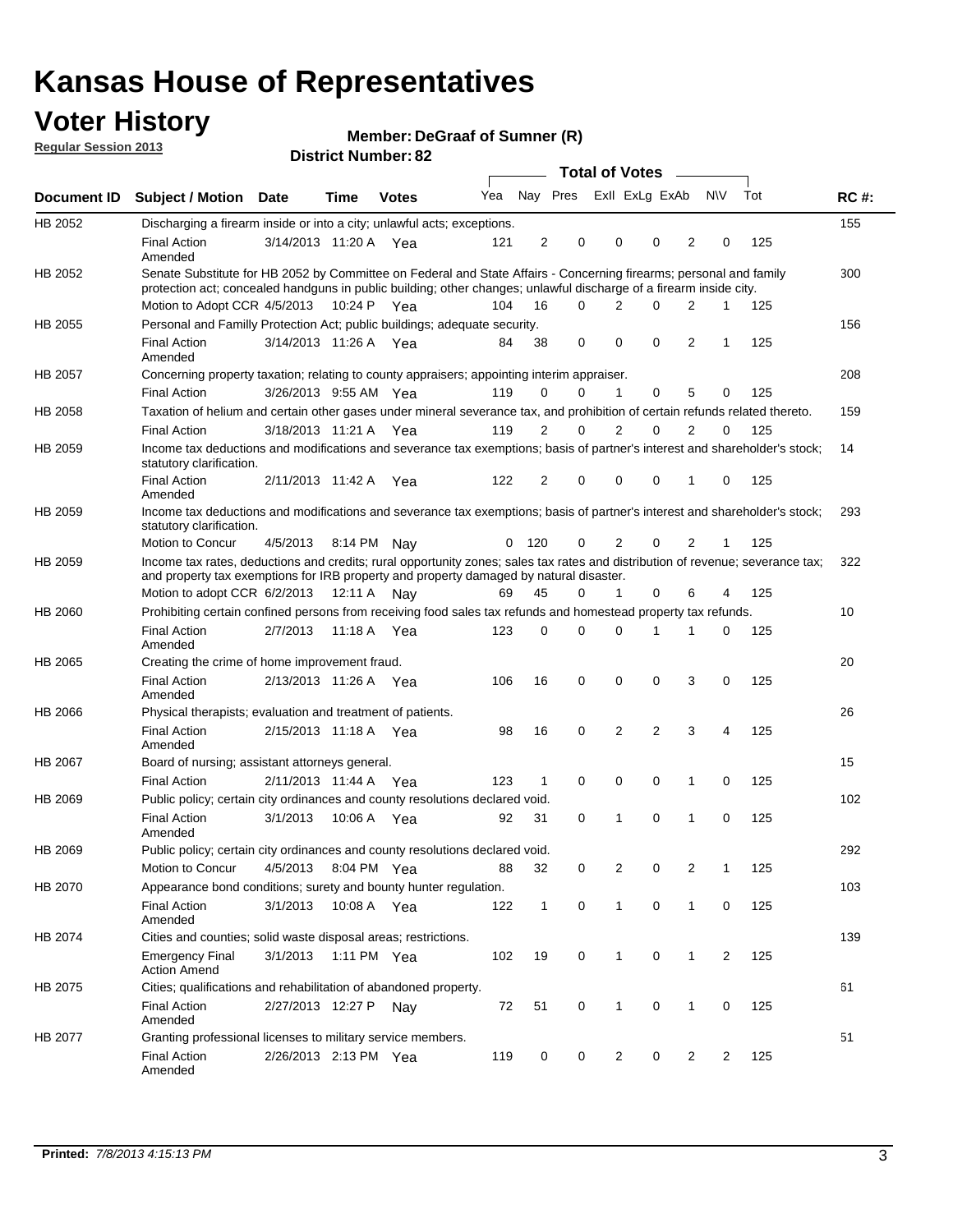### **Voter History**

**Member: DeGraaf of Sumner (R)** 

**Regular Session 2013**

|                    |                                                                                                                                                                                                       |                       |             |              |     |          |   | Total of Votes |             |              |           |     |             |
|--------------------|-------------------------------------------------------------------------------------------------------------------------------------------------------------------------------------------------------|-----------------------|-------------|--------------|-----|----------|---|----------------|-------------|--------------|-----------|-----|-------------|
| <b>Document ID</b> | Subject / Motion Date                                                                                                                                                                                 |                       | <b>Time</b> | <b>Votes</b> | Yea | Nay Pres |   | Exll ExLg ExAb |             |              | <b>NV</b> | Tot | <b>RC#:</b> |
| HB 2078            | Authorizing certain licensing boards to accept education, training or experience completed in the military towards licensure in<br>this state.                                                        |                       |             |              |     |          |   |                |             |              |           |     | 52          |
|                    | <b>Final Action</b><br>Amended                                                                                                                                                                        | 2/26/2013 2:14 PM Yea |             |              | 119 | 0        | 0 | 2              | 0           | 2            | 2         | 125 |             |
| HB 2078            | Authorizing certain licensing boards to accept education, training or experience of military service members towards obtaining 275<br>licensure in this state.                                        |                       |             |              |     |          |   |                |             |              |           |     |             |
|                    | Motion to adopt CCR 4/5/2013                                                                                                                                                                          |                       | 11:42 A     | Yea          | 120 | 0        | 0 | $\overline{2}$ | 0           | 3            | 0         | 125 |             |
| HB 2081            | Forfeiture of property related to violations of certain criminal acts.                                                                                                                                |                       |             |              |     |          |   |                |             |              |           |     | 18          |
|                    | <b>Final Action</b><br>Amended                                                                                                                                                                        | 2/12/2013 11:17 A Yea |             |              | 124 | 0        | 0 | 0              | 1           | 0            | 0         | 125 |             |
| HB 2081            | Forfeiture of property related to violations of certain criminal acts.                                                                                                                                |                       |             |              |     |          |   |                |             |              |           |     | 306         |
|                    | Motion to adopt CCR 5/10/2013 10:38 A                                                                                                                                                                 |                       |             | Yea          | 121 | 0        | 0 | 1              | 1           | 2            | 0         | 125 |             |
| HB 2083            | Public employees relations boards; assessment of certain costs.                                                                                                                                       |                       |             |              |     |          |   |                |             |              |           |     | 104         |
|                    | <b>Final Action</b><br>Amended                                                                                                                                                                        | 3/1/2013              | 10:09 A     | Yea          | 87  | 36       | 0 | 1              | 0           | 1            | 0         | 125 |             |
| HB 2084            | Tax credits for community services contributions; youth apprenticeship and entrepreneurship.                                                                                                          |                       |             |              |     |          |   |                |             |              |           |     | 105         |
|                    | <b>Final Action</b><br>Amended                                                                                                                                                                        | 3/1/2013              | 10:11 A Yea |              | 120 | 3        | 0 | 1              | 0           | 1            | 0         | 125 |             |
| HB 2084            | Tax credits for community services contributions; youth apprenticeship and entrepreneurship.                                                                                                          |                       |             |              |     |          |   |                |             |              |           |     | 316         |
|                    | Sub Motion to Concur 5/24/2013 9:33 AM Nay                                                                                                                                                            |                       |             |              |     | 5 109    | 0 | 1              | $\mathbf 0$ | 9            | 1         | 125 |             |
| HB 2086            | Eligible infrastructure costs for tax increment financing and community improvement districts; bond repayment tax revenue<br>pledge requirements.                                                     |                       |             |              |     |          |   |                |             |              |           |     | 160         |
|                    | <b>Final Action</b>                                                                                                                                                                                   | 3/18/2013 11:24 A     |             | Nav          | 61  | 60       | 0 | 2              | 0           | 2            | 0         | 125 |             |
| HB 2086            | Eligible infrastructure costs for tax increment financing and community improvement districts; bond repayment tax revenue<br>pledge requirements.                                                     |                       |             |              |     |          |   |                |             |              |           |     | 173         |
|                    | <b>Final Action</b>                                                                                                                                                                                   | 3/19/2013 5:25 PM     |             | Nav          | 81  | 41       | 0 | 1              | 0           | 1            | 1         | 125 |             |
| HB 2091            | Publication of delinquent personal property tax statements.                                                                                                                                           |                       |             |              |     |          |   |                |             |              |           |     | 161         |
|                    | <b>Final Action</b><br>Amended                                                                                                                                                                        | 3/18/2013 11:25 A     |             | Nav          | 81  | 40       | 0 | $\overline{2}$ | $\mathbf 0$ | 2            | 0         | 125 |             |
| HB 2093            | Amending the crime of identity theft.                                                                                                                                                                 |                       |             |              |     |          |   |                |             |              |           |     | 106         |
|                    | <b>Final Action</b><br>Amended                                                                                                                                                                        | 3/1/2013              | 10:12 A Yea |              | 123 | 0        | 0 | 1              | 0           | 1            | $\Omega$  | 125 |             |
| HB 2093            | Senate Substitute for HB 2093 by Committee on Judiciary - Identity theft and identity fraud; unlawful acts concerning<br>computers; DNA testing and exculpatory evidence; murder in the first degree. |                       |             |              |     |          |   |                |             |              |           |     | 289         |
|                    | Motion to Adopt CCR 4/5/2013 7:49 PM Yea                                                                                                                                                              |                       |             |              | 118 | 2        | 0 | 2              | 0           | 2            | 1         | 125 |             |
| HB 2094            | Student electronic privacy at public and private postsecondary educational institutions.                                                                                                              |                       |             |              |     |          |   |                |             |              |           |     | 164         |
|                    | <b>Final Action</b><br>Amended                                                                                                                                                                        | 3/19/2013 10:33 A     |             | Yea          | 123 | 0        | 0 | 1              | 0           | 1            | 0         | 125 |             |
| HB 2096            | Local governmental entities and investment of public moneys.                                                                                                                                          |                       |             |              |     |          |   |                |             |              |           |     | 23          |
|                    | <b>Final Action</b>                                                                                                                                                                                   | 2/14/2013 11:21 A Yea |             |              | 123 | 0        | 0 | 0              | 0           | 1            | 1         | 125 |             |
| HB 2099            | Insurance- updating certain statutory references.                                                                                                                                                     |                       |             |              |     |          |   |                |             |              |           |     | 71          |
|                    | <b>Final Action</b><br>Amended                                                                                                                                                                        | 2/28/2013 11:23 A Yea |             |              | 124 | 0        | 0 | $\mathbf{1}$   | 0           | 0            | 0         | 125 |             |
| HB 2101            | Interstate transmission siting compact.                                                                                                                                                               |                       |             |              |     |          |   |                |             |              |           |     | 209         |
|                    | Final Action<br>Amended                                                                                                                                                                               | 3/26/2013 9:56 AM Yea |             |              | 118 | 1        | 0 | 1              | 0           | 5            | 0         | 125 |             |
| HB 2105            | Substitute HB 2105 by Committee on Commerce, Labor and Economic Development - Employment security law.                                                                                                |                       |             |              |     |          |   |                |             |              |           |     | 107         |
|                    | Final Action Sub Bill 3/1/2013                                                                                                                                                                        |                       | 10:13 A Yea |              | 88  | 35       | 0 |                | 0           | 1            | 0         | 125 |             |
| HB 2105            | Substitute HB 2105 by Committee on Commerce, Labor and Economic Development - Employment security law.                                                                                                |                       |             |              |     |          |   |                |             |              |           |     | 298         |
|                    | Motion to adopt CCR 4/5/2013                                                                                                                                                                          |                       | 9:46 PM Yea |              | 89  | 31       | 0 | 2              | 0           | 2            | 1         | 125 |             |
| HB 2106            | Portable electronics insurance act.                                                                                                                                                                   |                       |             |              |     |          |   |                |             |              |           |     | 133         |
|                    | Emergency Final<br>Action                                                                                                                                                                             | 3/1/2013              | 1:03 PM Yea |              | 117 | 4        | 0 | $\mathbf{1}$   | 0           | $\mathbf{1}$ | 2         | 125 |             |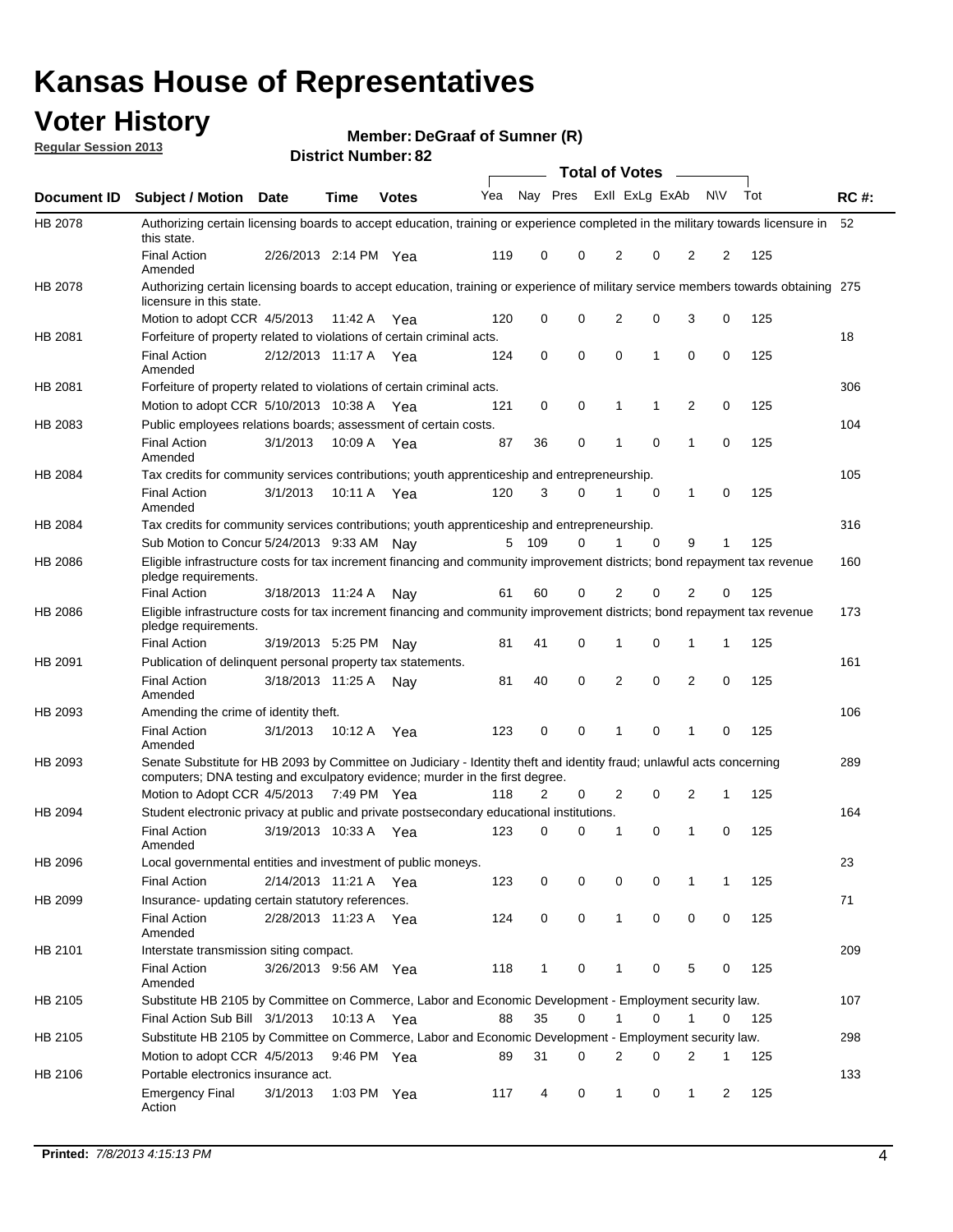### **Voter History**

**Member: DeGraaf of Sumner (R)** 

**Regular Session 2013**

|             |                                                                                                                                                                                                                                                                      |                       |             |              |     |              |                         | <b>Total of Votes</b> |   | $\sim$         |                |     |             |
|-------------|----------------------------------------------------------------------------------------------------------------------------------------------------------------------------------------------------------------------------------------------------------------------|-----------------------|-------------|--------------|-----|--------------|-------------------------|-----------------------|---|----------------|----------------|-----|-------------|
| Document ID | <b>Subject / Motion</b>                                                                                                                                                                                                                                              | Date                  | <b>Time</b> | <b>Votes</b> | Yea |              | Nay Pres Exll ExLg ExAb |                       |   |                | <b>NV</b>      | Tot | <b>RC#:</b> |
| HB 2107     | Insurance; enacting the electronic notice and document act.                                                                                                                                                                                                          |                       |             |              |     |              |                         |                       |   |                |                |     | 134         |
|             | <b>Emergency Final</b><br><b>Action Amend</b>                                                                                                                                                                                                                        | 3/1/2013              | 1:04 PM Yea |              | 121 | 0            | 0                       | 1                     | 0 | 1              | 2              | 125 |             |
| HB 2107     | Insurance; enacting the electronic notice and document act, return of premiums separate from the notice of adverse<br>underwriting decision, statutory updates, uninsurable health plan increase in lifetime limit, mandate lite, certain company<br>dividend plans. |                       |             |              |     |              |                         |                       |   |                |                |     | 281         |
|             | Motion to Adopt CCR 4/5/2013                                                                                                                                                                                                                                         |                       | 4:06 PM Yea |              | 69  | 50           | 0                       | $\overline{2}$        | 0 | 3              | 1              | 125 |             |
| HB 2109     | School finance; military pupil count.                                                                                                                                                                                                                                |                       |             |              |     |              |                         |                       |   |                |                |     | 108         |
|             | <b>Final Action</b>                                                                                                                                                                                                                                                  | 3/1/2013              | 10:15 A     | Yea          | 104 | 19           | 0                       | 1                     | 0 | $\mathbf{1}$   | 0              | 125 |             |
| HB 2109     | Enacting the Kansas children's protection act.                                                                                                                                                                                                                       |                       |             |              |     |              |                         |                       |   |                |                |     | 277         |
|             | Motion to Adopt CCR 4/5/2013                                                                                                                                                                                                                                         |                       | 12:31 P Yea |              | 116 | 2            | 0                       | 2                     | 0 | 3              | $\overline{2}$ | 125 |             |
| HB 2112     | Campaign finance; transfer of campaign money to another candidacy.                                                                                                                                                                                                   |                       |             |              |     |              |                         |                       |   |                |                |     | 72          |
|             | <b>Final Action</b><br>Amended                                                                                                                                                                                                                                       | 2/28/2013 11:25 A Yea |             |              | 95  | 29           | 0                       | 1                     | 0 | 0              | 0              | 125 |             |
| HB 2114     | Debt setoff; collection assistance fee.                                                                                                                                                                                                                              |                       |             |              |     |              |                         |                       |   |                |                |     | 21          |
|             | <b>Final Action</b>                                                                                                                                                                                                                                                  | 2/13/2013 11:34 A     |             | Nay          | 90  | 32           | 0                       | 0                     | 0 | 3              | 0              | 125 |             |
| HB 2115     | Relating to the employment of retired judges and justices.                                                                                                                                                                                                           |                       |             |              |     |              |                         |                       |   |                |                |     | 73          |
|             | <b>Final Action</b>                                                                                                                                                                                                                                                  | 2/28/2013 11:27 A     |             | Yea          | 124 | 0            | 0                       | 1                     | 0 | 0              | 0              | 125 |             |
| HB 2115     | Courts; employment of retired judges and justices; court debt setoff.                                                                                                                                                                                                |                       |             |              |     |              |                         |                       |   |                |                |     | 309         |
|             | Motion to Adopt CCR 5/14/2013 2:14 PM Nav                                                                                                                                                                                                                            |                       |             |              | 100 | 13           | 0                       | 1                     | 0 | 9              | 2              | 125 |             |
| HB 2118     | Preservation of historic property; environs authority deleted.                                                                                                                                                                                                       |                       |             |              |     |              |                         |                       |   |                |                |     | 62          |
|             | <b>Final Action</b>                                                                                                                                                                                                                                                  | 2/27/2013 12:30 P     |             | Yea          | 99  | 24           | 0                       |                       | 0 | 1              | 0              | 125 |             |
| HB 2120     | Updating provisions relating to the Kansas bureau of investigations DNA database.                                                                                                                                                                                    |                       |             |              |     |              |                         |                       |   |                |                |     | 109         |
|             | <b>Final Action</b><br>Amended                                                                                                                                                                                                                                       | 3/1/2013              | 10:16 A     | Yea          | 121 | 2            | 0                       | 1                     | 0 | 1              | 0              | 125 |             |
| HB 2120     | Updating provisions relating to DNA collection and DNA evidence; amending the definition of a bet for purposes of the Kansas 302                                                                                                                                     |                       |             |              |     |              |                         |                       |   |                |                |     |             |
|             | criminal code; sentencing for possession of a firearm during a drug felony<br>Motion to adopt CCR 5/9/2013                                                                                                                                                           |                       | 11:32 A     | Nav          | 74  | 49           | 0                       |                       | 0 | 1              | 0              | 125 |             |
| HB 2122     | Real estate brokers and salespersons; licensing requirements; sales transaction requirements.                                                                                                                                                                        |                       |             |              |     |              |                         |                       |   |                |                |     | 37          |
|             | <b>Final Action</b><br>Amended                                                                                                                                                                                                                                       | 2/20/2013 11:13 A Yea |             |              | 121 | 1            | 0                       |                       | 0 | 2              | 0              | 125 |             |
| HB 2125     | Increasing real estate broker's and salesperson's license fees.                                                                                                                                                                                                      |                       |             |              |     |              |                         |                       |   |                |                |     | 38          |
|             | <b>Final Action</b>                                                                                                                                                                                                                                                  | 2/20/2013 12:16 P     |             | Nav          | 71  | 50           | 1                       | 0                     | 0 | 0              | 3              | 125 |             |
| HB 2128     | Open records act; exceptions.                                                                                                                                                                                                                                        |                       |             |              |     |              |                         |                       |   |                |                |     | 74          |
|             | <b>Final Action</b><br>Amended                                                                                                                                                                                                                                       | 2/28/2013 11:28 A     |             | Yea          | 124 | 0            | 0                       | 1                     | 0 | 0              | 0              | 125 |             |
| HB 2128     | Open records act; exceptions.                                                                                                                                                                                                                                        |                       |             |              |     |              |                         |                       |   |                |                |     | 259         |
|             | Motion to Concur                                                                                                                                                                                                                                                     | 4/3/2013              | 10:29 A     | Yea          | 119 | 0            | 0                       |                       | 0 | 3              | 2              | 125 |             |
| HB 2130     | Elections; petition circulators.                                                                                                                                                                                                                                     |                       |             |              |     |              |                         |                       |   |                |                |     | 30          |
|             | <b>Final Action</b>                                                                                                                                                                                                                                                  | 2/18/2013 11:17 A     |             | Yea          | 118 | $\mathbf{1}$ | 0                       | $\overline{2}$        | 0 | 4              | 0              | 125 |             |
| HB 2135     | Property tax exemption; military housing.                                                                                                                                                                                                                            |                       |             |              |     |              |                         |                       |   |                |                |     | 162         |
|             | <b>Final Action</b>                                                                                                                                                                                                                                                  | 3/18/2013 11:27 A     |             | Yea          | 117 | 4            | 0                       | $\overline{c}$        | 0 | $\overline{2}$ | 0              | 125 |             |
| HB 2138     | Repealing statutes related to oil and gas.                                                                                                                                                                                                                           |                       |             |              |     |              |                         |                       |   |                |                |     | 53          |
|             | <b>Final Action</b><br>Amended                                                                                                                                                                                                                                       | 2/26/2013 2:16 PM Yea |             |              | 119 | 0            | 0                       | $\overline{2}$        | 0 | $\overline{2}$ | 2              | 125 |             |
| HB 2139     | Canceled warrants.                                                                                                                                                                                                                                                   |                       |             |              |     |              |                         |                       |   |                |                |     | 75          |
|             | <b>Final Action</b><br>Amended                                                                                                                                                                                                                                       | 2/28/2013 11:30 A Yea |             |              | 99  | 25           | 0                       | $\mathbf{1}$          | 0 | 0              | 0              | 125 |             |
| HB 2139     | Canceled warrants.                                                                                                                                                                                                                                                   |                       |             |              |     |              |                         |                       |   |                |                |     | 266         |
|             | Motion to Concur                                                                                                                                                                                                                                                     | 4/4/2013              | 2:40 PM Yea |              | 114 | 8            | 0                       | 1                     | 0 | 2              | 0              | 125 |             |
| HB 2140     | Repealing K.S.A. 72-60b03                                                                                                                                                                                                                                            |                       |             |              |     |              |                         |                       |   |                |                |     | 39          |
|             | <b>Final Action</b>                                                                                                                                                                                                                                                  | 2/20/2013 12:17 P     |             | Yea          | 122 | 0            | 0                       | 0                     | 0 | 0              | 3              | 125 |             |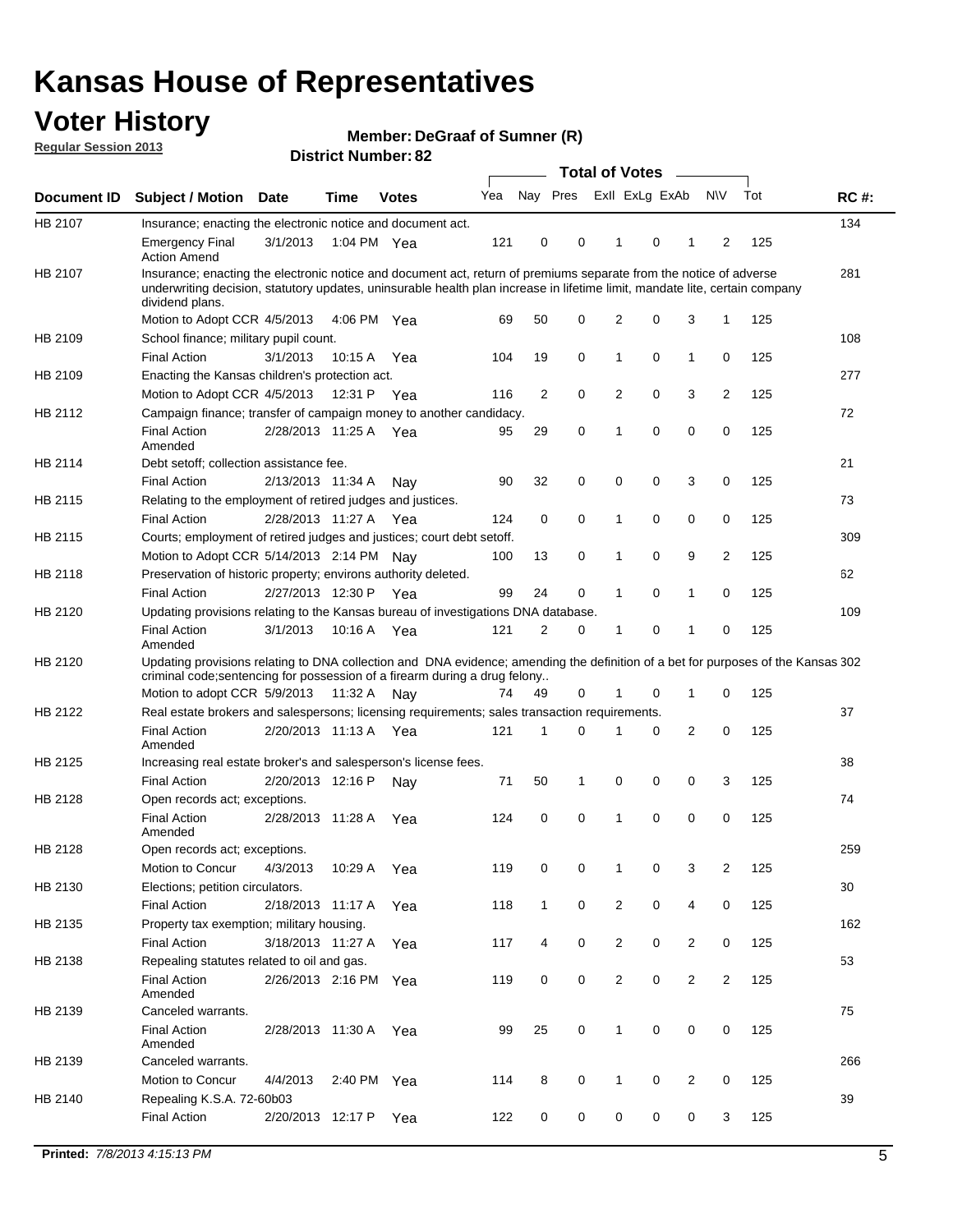### **Voter History**

**Member: DeGraaf of Sumner (R)** 

**Regular Session 2013**

|                    |                                                                                                                                              |          |                       |              |     |    | <b>Total of Votes</b>   |             |          | $\sim 100$     |     |     |             |
|--------------------|----------------------------------------------------------------------------------------------------------------------------------------------|----------|-----------------------|--------------|-----|----|-------------------------|-------------|----------|----------------|-----|-----|-------------|
| <b>Document ID</b> | <b>Subject / Motion Date</b>                                                                                                                 |          | Time                  | <b>Votes</b> | Yea |    | Nay Pres ExII ExLg ExAb |             |          |                | N\V | Tot | <b>RC#:</b> |
| HB 2141            | Repealer; elections process for certain unified school districts.                                                                            |          |                       |              |     |    |                         |             |          |                |     |     | 24          |
|                    | <b>Final Action</b>                                                                                                                          |          | 2/14/2013 11:23 A     | Yea          | 123 | 0  | 0                       | 0           | 0        | 1              | 1   | 125 |             |
| HB 2142            | Certain educational statutes concerning USD land transfers and higher education loan and grant programs.                                     |          |                       |              |     |    |                         |             |          |                |     |     | 40          |
|                    | <b>Final Action</b>                                                                                                                          |          | 2/20/2013 12:19 P Yea |              | 122 | 0  | 0                       | 0           | $\Omega$ | 0              | 3   | 125 |             |
| HB 2143            | Repealing outdated provisions relating to the purchase of certain real estate by the department of corrections.                              |          |                       |              |     |    |                         |             |          |                |     |     | 34          |
|                    | <b>Final Action</b>                                                                                                                          |          | 2/20/2013 11:09 A Yea |              | 122 | 0  | 0                       | 1           | 0        | $\overline{2}$ | 0   | 125 |             |
| HB 2144            | Repealing unnecessary statutes relating to juveniles.                                                                                        |          |                       |              |     |    |                         |             |          |                |     |     | 76          |
|                    | <b>Final Action</b>                                                                                                                          |          | 2/28/2013 11:32 A Yea |              | 124 | 0  | 0                       | 1           | 0        | 0              | 0   | 125 |             |
| HB 2145            | Repealing K.S.A. 75-5028; concerning the sale of real estate by the secretary of transportation.                                             |          |                       |              |     |    |                         |             |          |                |     |     | 35          |
|                    | <b>Final Action</b>                                                                                                                          |          | 2/20/2013 11:11 A Yea |              | 122 | 0  | 0                       | 1           | 0        | 2              | 0   | 125 |             |
| HB 2146            | Repealing the cancer drug repository program K.S.A. 2012 Supp. 65-1664 through 65-1667 and amending K.S.A. 2012 Supp. 77<br>65-1636.         |          |                       |              |     |    |                         |             |          |                |     |     |             |
|                    | <b>Final Action</b>                                                                                                                          |          | 2/28/2013 11:33 A     | Yea          | 124 | 0  | 0                       | 1           | $\Omega$ | 0              | 0   | 125 |             |
| HB 2147            | Repealer; use of metric system on certain road signs and markers, moving of heavy vehicles on bridges or culverts, interstate 94<br>bridges. |          |                       |              |     |    |                         |             |          |                |     |     |             |
|                    | <b>Final Action</b>                                                                                                                          | 3/1/2013 |                       | 9:52 AM Yea  | 123 | 0  | 0                       |             | 0        | 1              | 0   | 125 |             |
| HB 2148            | Repealers; postsecondary education scholarship provisions.                                                                                   |          |                       |              |     |    |                         |             |          |                |     |     | 41          |
|                    | <b>Final Action</b>                                                                                                                          |          | 2/20/2013 12:21 P     | Yea          | 106 | 16 | $\mathbf 0$             | 0           | 0        | $\mathbf 0$    | 3   | 125 |             |
| HB 2149            | Repealers; postsecondary education student loans and tuition grants.                                                                         |          |                       |              |     |    |                         |             |          |                |     |     | 42          |
|                    | <b>Final Action</b>                                                                                                                          |          | 2/20/2013 12:22 P     | Yea          | 108 | 14 | 0                       | 0           | $\Omega$ | $\Omega$       | 3   | 125 |             |
| HB 2149            | Repealing a \$500,000 transfer from highway patrol training center fund to the state general fund.                                           |          |                       |              |     |    |                         |             |          |                |     |     | 314         |
|                    | Motion to Concur                                                                                                                             |          | 5/23/2013 10:22 A Yea |              | 113 | 0  | 0                       |             | 0        | 8              | 3   | 125 |             |
| HB 2150            | Repealers; workforce development loan program act.                                                                                           |          |                       |              |     |    |                         |             |          |                |     |     | 78          |
|                    | <b>Final Action</b>                                                                                                                          |          | 2/28/2013 11:34 A Yea |              | 94  | 30 | $\mathbf 0$             | 1           | 0        | $\mathbf 0$    | 0   | 125 |             |
| HB 2150            | Senate Substitute for HB 2150 by Committee on Commerce--Concerning the Kansas employment first oversight commission.                         |          |                       |              |     |    |                         |             |          |                |     |     | 267         |
|                    | Motion to Concur                                                                                                                             |          | 4/4/2013 2:44 PM Yea  |              | 110 | 12 | 0                       | 1           | 0        | 2              | 0   | 125 |             |
| HB 2151            | Repealers; report on medically underserved areas of the state.                                                                               |          |                       |              |     |    |                         |             |          |                |     |     | 63          |
|                    | <b>Final Action</b>                                                                                                                          |          | 2/27/2013 12:31 P     | Yea          | 123 | 0  | $\mathbf 0$             | 1           | 0        | 1              | 0   | 125 |             |
| HB 2152            | Repealer: uniform land sales practices act.                                                                                                  |          |                       |              |     |    |                         |             |          |                |     |     | 36          |
|                    | <b>Final Action</b>                                                                                                                          |          | 2/20/2013 11:12 A     | Yea          | 122 | 0  | $\mathbf 0$             | 1           | 0        | 2              | 0   | 125 |             |
| HB 2153            | Unused medications act; dontating entities.                                                                                                  |          |                       |              |     |    |                         |             |          |                |     |     | 64          |
|                    | <b>Final Action</b><br>Amended                                                                                                               |          | 2/27/2013 12:33 P     | Yea          | 123 | 0  | 0                       | 1           | 0        | 1              | 0   | 125 |             |
| HB 2154            | Senate Substitute for HB 2154 by Committee on Public Health and Welfare--Cosmetology; relating to licensure and renewal of 31                |          |                       |              |     |    |                         |             |          |                |     |     |             |
|                    | persons, salons and clinics.                                                                                                                 |          |                       |              |     |    |                         |             |          |                |     |     |             |
|                    | <b>Final Action</b><br>Amended                                                                                                               |          | 2/18/2013 11:19 A     | Yea          | 119 | 0  | 0                       | 2           | 0        | 4              | 0   | 125 |             |
| HB 2155            | Cosmetology; relating to licensure and renewal.                                                                                              |          |                       |              |     |    |                         |             |          |                |     |     | 32          |
|                    | <b>Final Action</b><br>Amended                                                                                                               |          | 2/18/2013 11:21 A Yea |              | 119 | 0  | 0                       | 2           | 0        |                | 0   | 125 |             |
| HB 2156            | Repealers; school finance; area vocational school fund; local effort as applied to U.S.D. No. 450                                            |          |                       |              |     |    |                         |             |          |                |     |     | 43          |
|                    | <b>Final Action</b>                                                                                                                          |          | 2/20/2013 12:23 P     | Yea          | 122 | 0  | 0                       | 0           | 0        | 0              | 3   | 125 |             |
| HB 2160            | Quality care assessment on skilled nursing care facilities.                                                                                  |          |                       |              |     |    |                         |             |          |                |     |     | 144         |
|                    | <b>Final Action</b>                                                                                                                          | 3/7/2013 | 12:13 P               | Nav          | 100 | 21 | 0                       | 1           | 0        | 3              | 0   | 125 |             |
| HB 2162            | Prohibition on use of state appropriated moneys to lobby relating to gun control at federal, state and local ogvernment level.               |          |                       |              |     |    |                         |             |          |                |     |     | 79          |
|                    | <b>Final Action</b>                                                                                                                          |          | 2/28/2013 11:36 A Yea |              | 120 | 4  | 0                       | 1           | 0        | 0              | 0   | 125 |             |
|                    | Amended                                                                                                                                      |          |                       |              |     |    |                         |             |          |                |     |     |             |
| HB 2162            | Prohibition on use of state appropriated moneys to lobby at federal, state and local government levels relating to gun control.              |          |                       |              |     |    |                         |             |          |                |     |     | 312         |
|                    | Motion to adopt CCR 5/21/2013 2:52 PM Yea                                                                                                    |          |                       |              | 83  | 28 | 0                       |             | 0        | 13             | 0   | 125 |             |
| HB 2163            | Relating to garnishment proceedings.                                                                                                         |          |                       |              |     |    |                         |             |          |                |     |     | 80          |
|                    | <b>Final Action</b>                                                                                                                          |          | 2/28/2013 11:37 A Yea |              | 124 | 0  | 0                       | $\mathbf 1$ | 0        | 0              | 0   | 125 |             |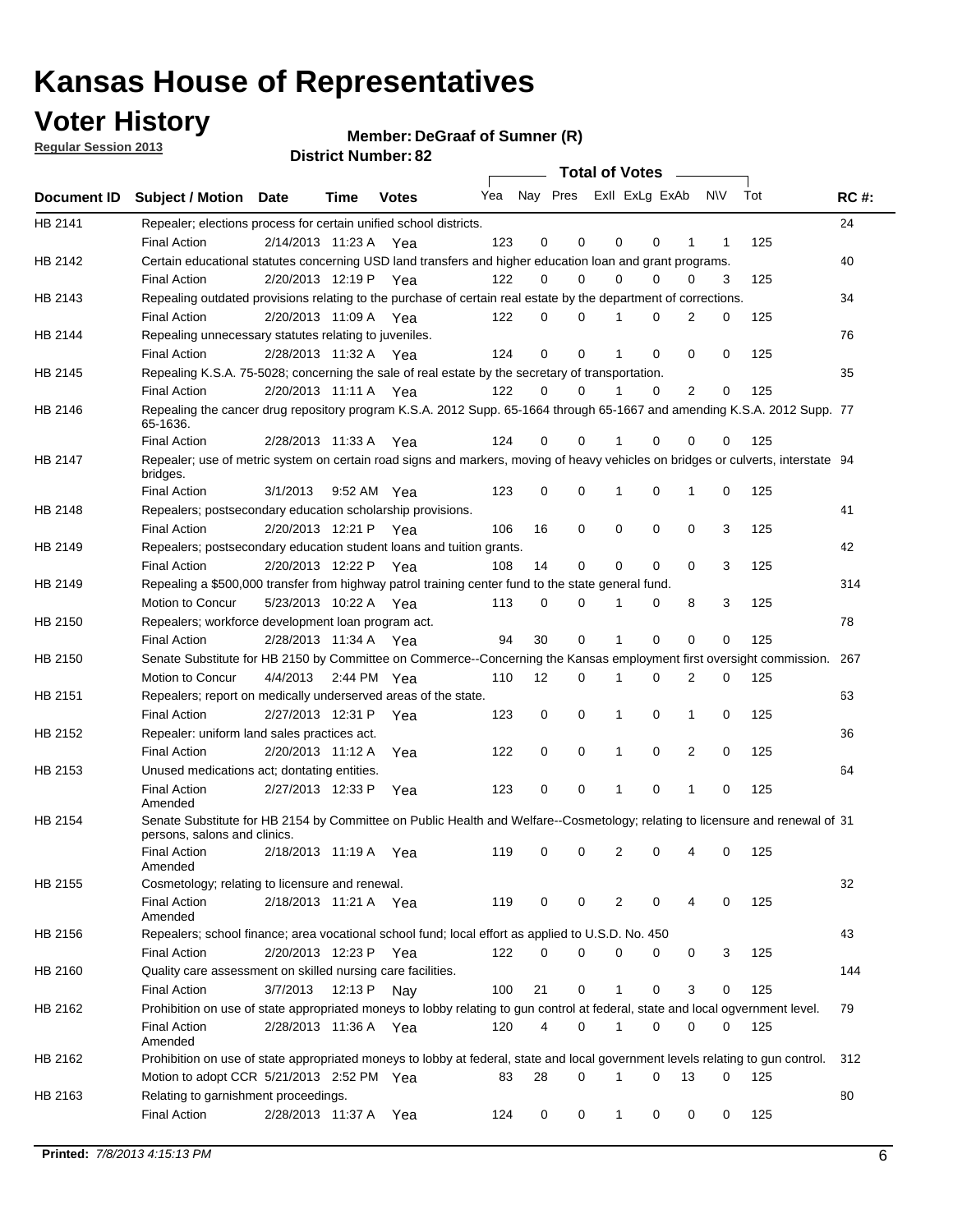### **Voter History**

**Member: DeGraaf of Sumner (R)** 

**Regular Session 2013**

|             |                                                                                                                                                                                                                                    |                       |             |              |     |              |          | <b>Total of Votes</b> |          |                |              |     |             |
|-------------|------------------------------------------------------------------------------------------------------------------------------------------------------------------------------------------------------------------------------------|-----------------------|-------------|--------------|-----|--------------|----------|-----------------------|----------|----------------|--------------|-----|-------------|
| Document ID | <b>Subject / Motion</b>                                                                                                                                                                                                            | <b>Date</b>           | Time        | <b>Votes</b> | Yea | Nay Pres     |          | Exll ExLg ExAb        |          |                | <b>NV</b>    | Tot | <b>RC#:</b> |
| HB 2164     | Relating to jurors; information disqualifying prospective juror from jury service.                                                                                                                                                 |                       |             |              |     |              |          |                       |          |                |              |     | 47          |
|             | <b>Final Action</b><br>Amended                                                                                                                                                                                                     | 2/25/2013 12:12 P Yea |             |              | 75  | 45           | 0        | 0                     | 0        | 0              | 5            | 125 |             |
| HB 2164     | Juries and grand juries.                                                                                                                                                                                                           |                       |             |              |     |              |          |                       |          |                |              |     | 284         |
|             | Motion to Adopt CCR 4/5/2013                                                                                                                                                                                                       |                       | 5:53 PM Yea |              | 92  | 28           | 0        | 2                     | 0        | 2              | 1            | 125 |             |
| HB 2166     | Sub HB 2166 by Committee on Judiciary -- Relating to the medical assistance recovery program.                                                                                                                                      |                       |             |              |     |              |          |                       |          |                |              |     | 165         |
|             | Final Action Sub Bill 3/19/2013 10:34 A Yea<br>Amended                                                                                                                                                                             |                       |             |              | 112 | 11           | 0        |                       | 0        | 1              | 0            | 125 |             |
| HB 2167     | Establishing Native American legislative day at the capitol.                                                                                                                                                                       |                       |             |              |     |              |          |                       |          |                |              |     | 54          |
|             | <b>Final Action</b>                                                                                                                                                                                                                | 2/26/2013 2:17 PM Yea |             |              | 119 | 0            | 0        | 2                     | 0        | $\overline{2}$ | 2            | 125 |             |
| HB 2167     | Senate Substitute for HB 2167 by Committee on Federal and State Affairs -- Concerning fireworks; regulations thereof.                                                                                                              |                       |             |              |     |              |          |                       |          |                |              |     | 261         |
|             | Motion to Concur                                                                                                                                                                                                                   | 4/4/2013 11:11 A Nay  |             |              | 100 | 23           | $\Omega$ |                       | 0        | 1              | $\Omega$     | 125 |             |
| HB 2169     | Allowing for proceedings to determine final disposition of prisoner's pending probation revocations.                                                                                                                               |                       |             |              |     |              |          |                       |          |                |              |     | 49          |
|             | <b>Final Action</b>                                                                                                                                                                                                                | 2/26/2013 2:10 PM Yea |             |              | 119 | $\Omega$     | $\Omega$ | 0                     | 0        | 0              | 6            | 125 |             |
| HB 2170     | Concerning sentencing dispositions, probation and postrelease supervision.                                                                                                                                                         |                       |             |              |     |              |          |                       |          |                |              |     | 110         |
|             | <b>Final Action</b><br>Amended                                                                                                                                                                                                     | 3/1/2013              | 10:23 A Yea |              | 79  | 44           | 0        | 1                     | $\Omega$ | $\mathbf{1}$   | 0            | 125 |             |
| HB 2170     | Concerning sentencing dispositions, probation and postrelease supervision.                                                                                                                                                         |                       |             |              |     |              |          |                       |          |                |              |     | 256         |
|             | Motion to Concur                                                                                                                                                                                                                   | 4/1/2013              | 10:54 A     | Yea          | 75  | 44           | 0        | 1                     | 0        | 2              | 3            | 125 |             |
| HB 2172     | Cemeteries; cemetery corporations and cemetery merchandise.                                                                                                                                                                        |                       |             |              |     |              |          |                       |          |                |              |     | 81          |
|             | <b>Final Action</b><br>Amended                                                                                                                                                                                                     | 2/28/2013 11:38 A     |             | Yea          | 124 | 0            | 0        | 1                     | 0        | 0              | 0            | 125 |             |
| HB 2176     | The Eisenhower foundation license plate.                                                                                                                                                                                           |                       |             |              |     |              |          |                       |          |                |              |     | 57          |
|             | <b>Final Action</b>                                                                                                                                                                                                                | 2/27/2013 12:11 P     |             | Yea          | 112 | 11           | 0        | $\Omega$              | 0        | 1              |              | 125 |             |
| HB 2177     | Relating to motor carriers; concerning safety rules and regulations; certificates of convenience and necessity; transportation of 55<br>certain materials.                                                                         |                       |             |              |     |              |          |                       |          |                |              |     |             |
|             | <b>Final Action</b><br>Amended                                                                                                                                                                                                     | 2/26/2013 2:18 PM Yea |             |              | 119 | $\mathbf 0$  | 0        | 2                     | 0        | 2              | 2            | 125 |             |
| HB 2179     | Amending the secretary of labor's role of taking assignment of wage claims.                                                                                                                                                        |                       |             |              |     |              |          |                       |          |                |              |     | 111         |
|             | <b>Final Action</b><br>Amended                                                                                                                                                                                                     | 3/1/2013              | 10:24 A Yea |              | 87  | 36           | 0        | 1                     | 0        | 1              | 0            | 125 |             |
| HB 2181     | Authorizing licensing bodies to accept certain online distance education courses towards licensure for military service member 55<br>applicants                                                                                    |                       |             |              |     |              |          |                       |          |                |              |     |             |
|             | <b>Final Action</b>                                                                                                                                                                                                                | 2/27/2013 12:34 P     |             | Yea          | 123 | 0            | 0        | 1                     | 0        | 1              | 0            | 125 |             |
| HB 2182     | Relating to grand juries.                                                                                                                                                                                                          |                       |             |              |     |              |          |                       |          |                |              |     | 152         |
|             | <b>Final Action</b><br>Amended                                                                                                                                                                                                     | 3/13/2013 11:20 A     |             | Yea          | 100 | 24           | 0        | 0                     | 0        | 1              | 0            | 125 |             |
| HB 2183     | Substitute HB 2183 by Committee on Health and Human Services - - designation and control of infectious and contagious<br>diseases.                                                                                                 |                       |             |              |     |              |          |                       |          |                |              |     | 112         |
|             | Final Action Sub Bill 3/1/2013<br>Amended                                                                                                                                                                                          |                       | 10:26 A Yea |              | 122 | $\mathbf{1}$ | 0        | $\mathbf 1$           | 0        | $\mathbf{1}$   | $\mathbf{0}$ | 125 |             |
| HB 2183     | Substitute HB 2183 by Committee on Health and Human Services -- department of health and environment statutory duties<br>and functions, infectious and contagious diseases, laboratory services, health information technology and |                       |             |              |     |              |          |                       |          |                |              |     | 297         |
|             | Motion to Adopt CCR 4/5/2013                                                                                                                                                                                                       |                       | 9:37 PM Yea |              | 120 | 0            | 0        | $\overline{2}$        | 0        | 2              | $\mathbf{1}$ | 125 |             |
| HB 2185     | Consolidation of citites and counties; dual majority vote.                                                                                                                                                                         |                       |             |              |     |              |          |                       |          |                |              |     | 113         |
|             | <b>Final Action</b><br>Amended                                                                                                                                                                                                     | 3/1/2013              | 10:27 A Yea |              | 119 | 4            | 0        | 1                     | 0        | 1              | 0            | 125 |             |
| HB 2193     | Public facilities; accessiblity standards for disabled persons.                                                                                                                                                                    |                       |             |              |     |              |          |                       |          |                |              |     | 145         |
|             | <b>Final Action</b>                                                                                                                                                                                                                | 3/7/2013              | 12:14 P Yea |              | 121 | 0            | 0        | 1                     | 0        | 3              | 0            | 125 |             |
| HB 2195     | Claims against the state; 2012 Joint Committee recommendations.                                                                                                                                                                    |                       |             |              |     |              |          |                       |          |                |              |     | 146         |
|             | <b>Final Action</b><br>Amended                                                                                                                                                                                                     | 3/7/2013              | 12:16 P Yea |              | 110 | 10           | 0        | $\mathbf 1$           | 0        | 3              | $\mathbf{1}$ | 125 |             |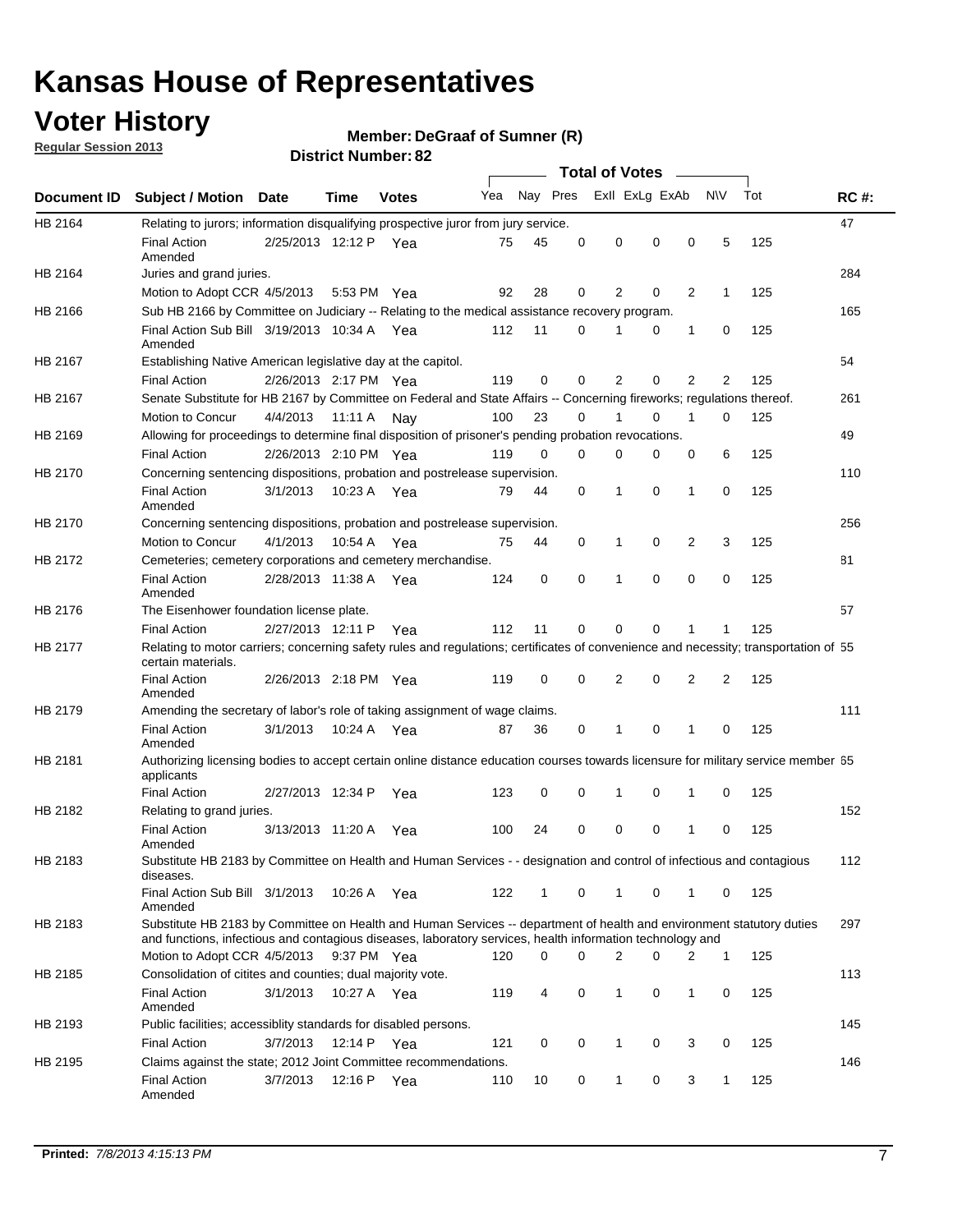### **Voter History**

**Member: DeGraaf of Sumner (R)** 

**Regular Session 2013**

|             |                                                                                                                                                                         |                       |             |              |     |          |   | <b>Total of Votes</b> |   |                |                |     |             |
|-------------|-------------------------------------------------------------------------------------------------------------------------------------------------------------------------|-----------------------|-------------|--------------|-----|----------|---|-----------------------|---|----------------|----------------|-----|-------------|
| Document ID | <b>Subject / Motion Date</b>                                                                                                                                            |                       | Time        | <b>Votes</b> | Yea | Nay Pres |   | Exll ExLg ExAb        |   |                | N\V            | Tot | <b>RC#:</b> |
| HB 2197     | Kansas state high school activities association; membership of board of directors and executive board.                                                                  |                       |             |              |     |          |   |                       |   |                |                |     | 249         |
|             | <b>Emergency Final</b><br><b>Action Amend</b>                                                                                                                           | 3/26/2013 8:46 PM Yea |             |              | 69  | 53       | 0 | 1                     | 0 | 2              | 0              | 125 |             |
| HB 2199     | Second amendment protection act.                                                                                                                                        |                       |             |              |     |          |   |                       |   |                |                |     | 157         |
|             | <b>Final Action</b><br>Amended                                                                                                                                          | 3/14/2013 11:34 A Yea |             |              | 94  | 29       | 0 | 0                     | 0 | 2              | 0              | 125 |             |
| HB 2199     | Senate Substitute for HB 2199 by Committee on Federal and State Affairs--Secretary of Administration; successor; diretor of                                             |                       |             |              |     |          |   |                       |   |                |                |     | 313         |
|             | accounts and reports; certain rules and regulations; Kansas liquor control act.                                                                                         |                       |             |              |     |          |   |                       |   |                |                |     |             |
|             | Motion to adopt CCR 5/22/2013 2:17 PM Yea                                                                                                                               |                       |             |              | 89  | 23       | 0 | 1                     | 0 | 12             | 0              | 125 |             |
| HB 2200     | Executive chief information technology officer; office of information tehcnology services.                                                                              |                       |             |              |     |          |   |                       |   |                |                |     | 114         |
|             | <b>Final Action</b><br>Amended                                                                                                                                          | 3/1/2013              |             | 10:28 A Yea  | 121 | 2        | 0 | 1                     | 0 | 1              | 0              | 125 |             |
| HB 2201     | Telecommunications; regulation by the state corporation commission and distributions from the Kansas universal service<br>fund.                                         |                       |             |              |     |          |   |                       |   |                |                |     | 33          |
|             | <b>Final Action</b><br>Amended                                                                                                                                          | 2/18/2013 11:24 A Yea |             |              | 118 | 1        | 0 | 2                     | 0 | 4              | 0              | 125 |             |
| HB 2201     | Telecommunications; regulation by the state corporation commission and distributions from the Kansas universal service<br>fund.                                         |                       |             |              |     |          |   |                       |   |                |                |     | 278         |
|             | Motion to Adopt CCR 4/5/2013                                                                                                                                            |                       | 12:57 P     | Yea          | 99  | 20       | 0 | 2                     | 0 | 3              | $\mathbf{1}$   | 125 |             |
| HB 2202     | Providing automatic relief from certain motor carrier restrictions upon the governor's declaration of emergency.                                                        |                       |             |              |     |          |   |                       |   |                |                |     | 44          |
|             | <b>Final Action</b><br>Amended                                                                                                                                          | 2/20/2013 12:25 P     |             | Yea          | 122 | 0        | 0 | 0                     | 0 | 0              | 3              | 125 |             |
| HB 2203     | Relating to exercise of religion.                                                                                                                                       |                       |             |              |     |          |   |                       |   |                |                |     | 115         |
|             | <b>Final Action</b><br>Amended                                                                                                                                          | 3/1/2013              | 10:31 A     | Yea          | 109 | 14       | 0 | 1                     | 0 | $\mathbf{1}$   | 0              | 125 |             |
| HB 2203     | Relating to exercise of religion.                                                                                                                                       |                       |             |              |     |          |   |                       |   |                |                |     | 200         |
|             | Motion to Concur                                                                                                                                                        | 3/25/2013 9:41 AM Yea |             |              | 109 | 12       | 0 | 2                     | 0 | $\overline{2}$ | $\mathbf 0$    | 125 |             |
| HB 2204     | Relating to redemption of real property.                                                                                                                                |                       |             |              |     |          |   |                       |   |                |                |     | 116         |
|             | <b>Final Action</b>                                                                                                                                                     | 3/1/2013              | 10:32 A Yea |              | 123 | 0        | 0 | 1                     | 0 | 1              | $\mathbf 0$    | 125 |             |
| HB 2204     | Amended<br>Extending the judicial branch surcharge for two years.                                                                                                       |                       |             |              |     |          |   |                       |   |                |                |     | 308         |
|             | Motion to adopt CCR 5/13/2013 10:38 A Yea                                                                                                                               |                       |             |              | 121 | 1        | 0 | 0                     | 0 | 3              | 0              | 125 |             |
| HB 2205     | Adoption hearings; time and waiver of notice.                                                                                                                           |                       |             |              |     |          |   |                       |   |                |                |     | 117         |
|             | <b>Final Action</b>                                                                                                                                                     | 3/1/2013              | 10:33 A Yea |              | 123 | 0        | 0 | 1                     | 0 | 1              | 0              | 125 |             |
|             | Amended                                                                                                                                                                 |                       |             |              |     |          |   |                       |   |                |                |     |             |
| HB 2207     | Substitute HB 2207 by Committee on Agriculture and Natural Resources--Amending provisions relating to the regulation and<br>certification of animal feeding facilities. |                       |             |              |     |          |   |                       |   |                |                |     | 56          |
|             | Final Action Sub Bill 2/26/2013 2:20 PM Yea                                                                                                                             |                       |             |              | 119 | 0        | 0 | 2                     | 0 | 2              | 2              | 125 |             |
| HB 2207     | Substitute HB 2207 by Committee on Agriculture and Natural Resources--Amending provisions relating to the regulation and<br>certification of animal feeding facilities. |                       |             |              |     |          |   |                       |   |                |                |     | 257         |
|             | Motion to Concur                                                                                                                                                        | 4/1/2013              | 2:23 PM Yea |              | 119 | 0        | 0 | 1                     | 0 | 3              | 2              | 125 |             |
| HB 2209     | Amendments to the Kansas offender registration act.                                                                                                                     |                       |             |              |     |          |   |                       |   |                |                |     | 66          |
|             | <b>Final Action</b><br>Amended                                                                                                                                          | 2/27/2013 12:35 P Yea |             |              | 123 | 0        | 0 | $\mathbf{1}$          | 0 | $\mathbf{1}$   | 0              | 125 |             |
| HB 2210     | Elections; change of party affiliation.                                                                                                                                 |                       |             |              |     |          |   |                       |   |                |                |     | 132         |
|             | <b>Emergency Final</b><br><b>Action Amend</b>                                                                                                                           | 3/1/2013              | 1:02 PM Yea |              | 72  | 49       | 0 | 1                     | 0 | 1              | $\overline{2}$ | 125 |             |
| HB 2212     | Concerning the requirements to receiving a service grant through the veterans claims assistance program.                                                                |                       |             |              |     |          |   |                       |   |                |                |     | 118         |
|             | <b>Final Action</b>                                                                                                                                                     | 3/1/2013              | 10:34 A Yea |              | 123 | 0        | 0 | $\mathbf{1}$          | 0 | 1              | 0              | 125 |             |
| HB 2213     | Member elections and retirement benefit determinations and one-time payments under KPERS act of 2015.                                                                   |                       |             |              |     |          |   |                       |   |                |                |     | 27          |
|             | <b>Final Action</b><br>Amended                                                                                                                                          | 2/15/2013 11:19 A Yea |             |              | 115 | 0        | 0 | 2                     | 2 | 3              | 3              | 125 |             |
| HB 2213     | Member elections and retirement benefit determinations and one-time payments under KPERS act of 2015.                                                                   |                       |             |              |     |          |   |                       |   |                |                |     | 311         |
|             | Motion to adopt CCR 5/20/2013 2:11 PM Yea                                                                                                                               |                       |             |              | 104 | 0        | 0 | 1                     | 0 | 16             | 4              | 125 |             |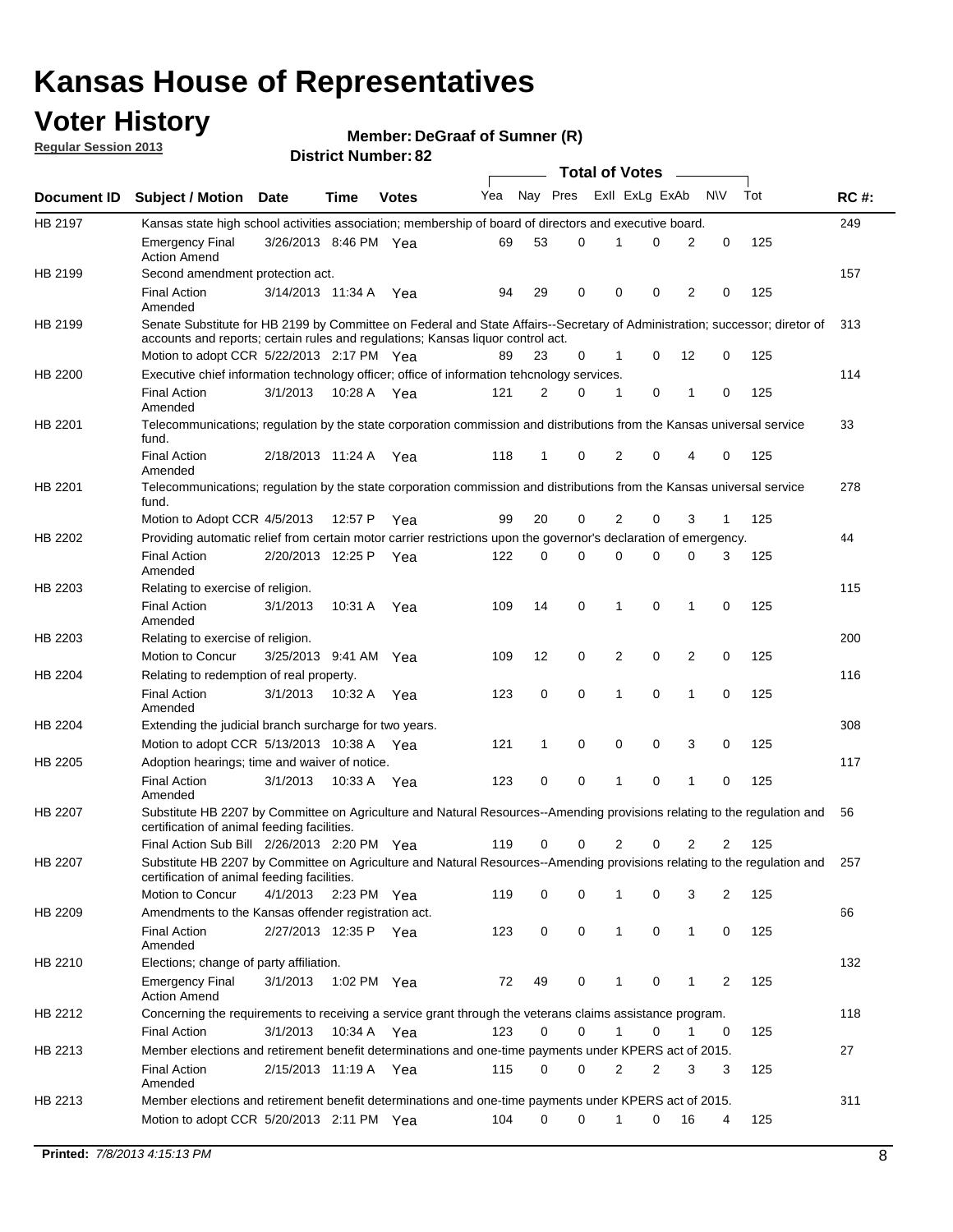### **Voter History**

**Member: DeGraaf of Sumner (R)** 

**Regular Session 2013**

|             |                                                                                                                                                                                                       |                       |               |              |     |          |          | Total of Votes __ |          |              |           |     |             |
|-------------|-------------------------------------------------------------------------------------------------------------------------------------------------------------------------------------------------------|-----------------------|---------------|--------------|-----|----------|----------|-------------------|----------|--------------|-----------|-----|-------------|
| Document ID | Subject / Motion Date                                                                                                                                                                                 |                       | <b>Time</b>   | <b>Votes</b> | Yea | Nay Pres |          | Exll ExLg ExAb    |          |              | <b>NV</b> | Tot | <b>RC#:</b> |
| HB 2216     | Repealing certain joint committees and amending related statutes; amending the joint committees on special claims against<br>the state.                                                               |                       |               |              |     |          |          |                   |          |              |           |     | 119         |
|             | <b>Final Action</b><br>Amended                                                                                                                                                                        | 3/1/2013              | 10:36 A       | Yea          | 91  | 32       | 0        | 1                 | 0        | 1            | 0         | 125 |             |
| HB 2216     | Repealing certain joint committees and amending related statutes; amending the joint committees on special claims against<br>the state.                                                               |                       |               |              |     |          |          |                   |          |              |           |     | 323         |
|             | Motion to adopt CCR 6/2/2013                                                                                                                                                                          |                       | 12:18 A       | Yea          | 81  | 28       | 0        | 1                 | 0        | 6            | 9         | 125 |             |
| HB 2217     | Creating the crime of female genital mutilation and setting the penalty.                                                                                                                              |                       |               |              |     |          |          |                   |          |              |           |     | 120         |
|             | <b>Final Action</b><br>Amended                                                                                                                                                                        | 3/1/2013              | 10:37 A Yea   |              | 123 | 0        | 0        | 1                 | 0        | 1            | 0         | 125 |             |
| HB 2218     | Driving under the influence of alcohol or drugs; tests; implied consent; administrative hearings.                                                                                                     |                       |               |              |     |          |          |                   |          |              |           |     | 82          |
|             | <b>Final Action</b>                                                                                                                                                                                   | 2/28/2013 11:40 A Yea |               |              | 124 | 0        | $\Omega$ |                   | $\Omega$ | 0            | 0         | 125 |             |
| HB 2218     | Driving under the influence of alcohol or drugs; boating under the influence of alcohol or drugs; tests; implied consent;<br>administrative hearings; aggravated battery DUI.                         |                       |               |              |     |          |          |                   |          |              |           |     | 303         |
|             | Motion to adopt CCR 5/9/2013                                                                                                                                                                          |                       | 11:46 A Yea   |              | 120 | 2        | 0        | 1                 | 0        | 1            | 1         | 125 |             |
| HB 2221     | Enacting the equal access act; school employees; professional employees organization.                                                                                                                 |                       |               |              |     |          |          |                   |          |              |           |     | 83          |
|             | <b>Final Action</b>                                                                                                                                                                                   | 2/28/2013 11:42 A Yea |               |              | 71  | 53       | 0        | 1                 | 0        | 0            | 0         | 125 |             |
| HB 2222     | School districts; bullying policies.<br>Emergency Final                                                                                                                                               | 3/1/2013              | 1:13 PM $Yea$ |              | 119 | 1        | 1        | 1                 | 0        | 1            | 2         | 125 | 141         |
| HB 2228     | <b>Action Amend</b><br>Decreased employer payments to group insurance reserve fund for KPERS plan of death and long-term disability benefits<br>during fiscal years 2014 and 2015.                    |                       |               |              |     |          |          |                   |          |              |           |     | 28          |
|             | <b>Final Action</b><br>Amended                                                                                                                                                                        | 2/15/2013 11:21 A Yea |               |              | 115 | 0        | 0        | 2                 | 2        | 3            | 3         | 125 |             |
| HB 2231     | Substitute HB 2231 by Committee on Appropriations - Appropriations for FY 2014, FY 2015, FY 2016, FY 2017 and FY 2018 177<br>for various state agencies; capital improvement projects.                |                       |               |              |     |          |          |                   |          |              |           |     |             |
|             | Final Action Sub Bill 3/20/2013 10:29 A Yea<br>Amended                                                                                                                                                |                       |               |              | 68  | 55       | 0        | 1                 | 0        | 1            | 0         | 125 |             |
| HB 2234     | Contracts between the Kansas turnpike authority and the Kansas department of transportation.                                                                                                          |                       |               |              |     |          |          |                   |          |              |           |     | 151         |
|             | <b>Final Action</b><br>Amended                                                                                                                                                                        | 3/11/2013 11:16 A     |               | Yea          | 81  | 41       | 0        | 0                 | 1        | 2            | 0         | 125 |             |
| HB 2234     | Naming the secretary of transportation as the director of operations of the Kansas turnpike authority; pertaining to certain<br>contracts between the authority and the department of transportation. |                       |               |              |     |          |          |                   |          |              |           |     | 299         |
|             | Motion to Adopt CCR 4/5/2013                                                                                                                                                                          |                       | 10:12 P Yea   |              | 76  | 44       | 0        | 2                 | 0        | 2            | 1         | 125 |             |
| HB 2244     | Taxation of watercraft.<br><b>Emergency Final</b>                                                                                                                                                     | 3/26/2013 8:49 PM Yea |               |              | 107 | 15       | 0        | 1                 | 0        | 2            | 0         | 125 | 250         |
|             | <b>Action Amend</b><br>City annexation of fire district land; double taxation; refund.                                                                                                                |                       |               |              |     |          |          |                   |          |              |           |     | 121         |
| HB 2249     | Final Action<br>Amended                                                                                                                                                                               | 3/1/2013 10:39 A Yea  |               |              | 101 | 22       | 0        | $\mathbf{1}$      | $\cap$   | $\mathbf{1}$ | $\Omega$  | 125 |             |
| HB 2249     | Certain property issues; fire districts; historic preservation; solid waste.                                                                                                                          |                       |               |              |     |          |          |                   |          |              |           |     | 310         |
|             | Motion to Adopt CCR 5/17/2013 10:25 A Yea                                                                                                                                                             |                       |               |              | 92  | 18       | 0        |                   | 0        | 14           | 0         | 125 |             |
| HB 2252     | Eliminating the statute of limitations for prosecutions of rape and aggravated criminal sodomy.                                                                                                       |                       |               |              |     |          |          |                   |          |              |           |     | 122         |
|             | <b>Final Action</b><br>Amended                                                                                                                                                                        | 3/1/2013              | 10:40 A Yea   |              | 123 | 0        | 0        |                   | 0        | 1            | 0         | 125 |             |
| HB 2253     | Abortion; prohibiting funding for abortion services; amending late-term abortion and woman's- right-to-know statutes.                                                                                 |                       |               |              |     |          |          |                   |          |              |           |     | 178         |
|             | <b>Final Action</b><br>Amended                                                                                                                                                                        | 3/20/2013 10:31 A Yea |               |              | 92  | 31       | 0        | 1                 | 0        | 1            | 0         | 125 |             |
| HB 2253     | Abortion; prohibiting funding for abortion services; amending late-term abortion and woman's- right-to-know statutes.                                                                                 |                       |               |              |     |          |          |                   |          |              |           |     | 301         |
|             | Motion to Adopt CCR 4/5/2013                                                                                                                                                                          |                       | 10:34 P Yea   |              | 90  | 30       | 0        | 2                 | 0        | 2            | 1         | 125 |             |
| HB 2255     | Economic development; investments in telecommunications machinery and equipment.                                                                                                                      |                       |               |              |     |          |          |                   |          |              |           |     | 142         |
|             | EFA Sub Bill<br>Amended                                                                                                                                                                               | 3/1/2013              | 1:15 PM Yea   |              | 116 | 5        | 0        | -1                | 0        | 1            | 2         | 125 |             |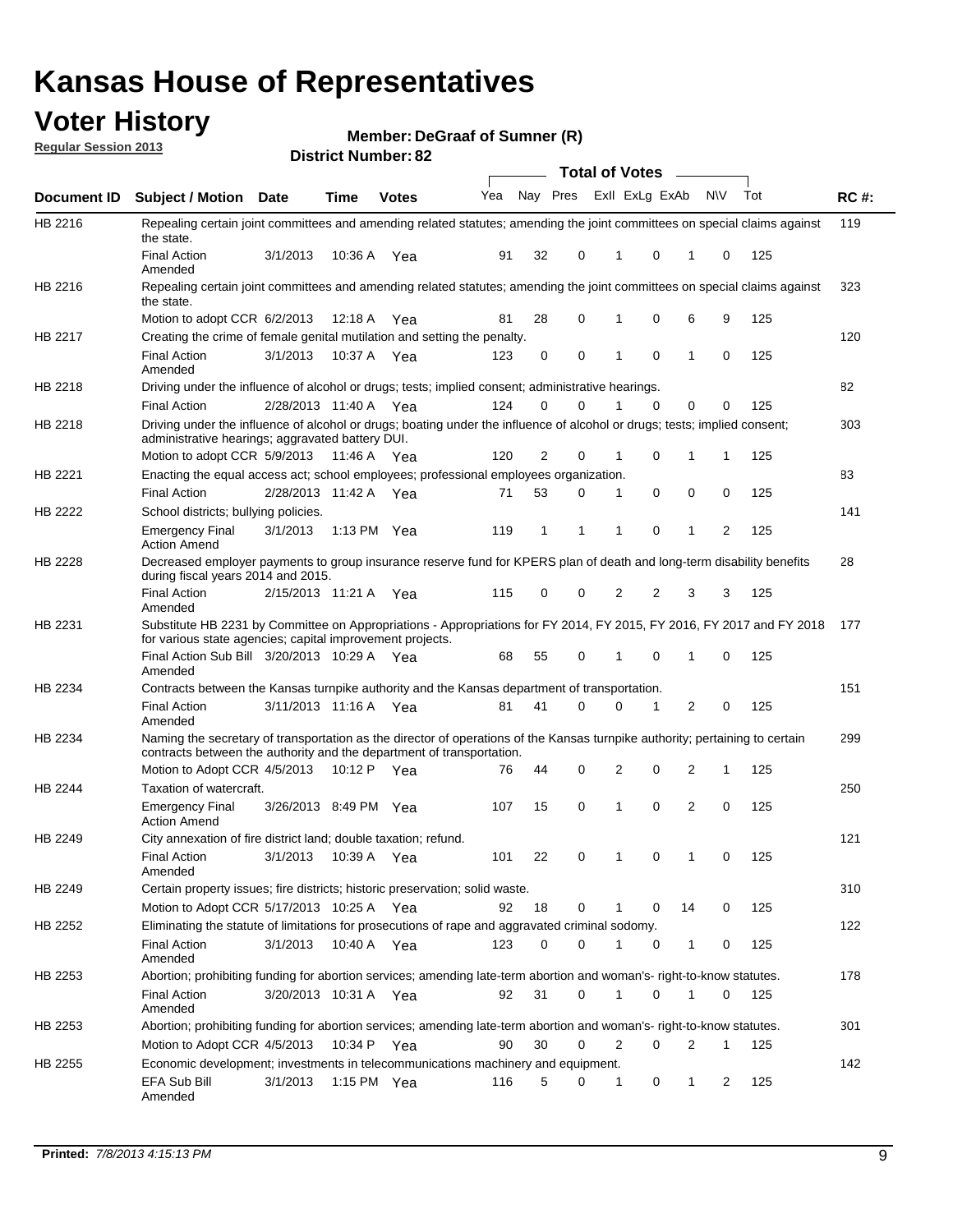### **Voter History**

**Member: DeGraaf of Sumner (R)** 

**Regular Session 2013**

|                    |                                                                                                                                                                                       |                       | וסוש ויטגוווגרוס <b>ויטגוע</b> |              |     |                         |             | <b>Total of Votes</b> |              | $\sim$         |              |     |             |
|--------------------|---------------------------------------------------------------------------------------------------------------------------------------------------------------------------------------|-----------------------|--------------------------------|--------------|-----|-------------------------|-------------|-----------------------|--------------|----------------|--------------|-----|-------------|
| <b>Document ID</b> | <b>Subject / Motion</b>                                                                                                                                                               | Date                  | Time                           | <b>Votes</b> | Yea | Nay Pres Exll ExLg ExAb |             |                       |              |                | N\V          | Tot | <b>RC#:</b> |
| HB 2259            | Domestic relations; relating to dissolution of marriage;                                                                                                                              |                       |                                |              |     |                         |             |                       |              |                |              |     | 58          |
|                    | <b>Final Action</b>                                                                                                                                                                   | 2/27/2013 12:12 P     |                                | Yea          | 123 | 0                       | 0           | 1                     | 0            | 1              | $\Omega$     | 125 |             |
| HB 2261            | Authorizing the expenditure of unencumbered balances held by school district; removing the cap for contingency reserve<br>fund.                                                       |                       |                                |              |     |                         |             |                       |              |                |              |     | 48          |
|                    | <b>Final Action</b><br>Amended                                                                                                                                                        | 2/25/2013 12:13 P     |                                | Yea          | 120 | 0                       | 0           | 0                     | 0            | 0              | 5            | 125 |             |
| HB 2261            | School districts; expenditure of unencumbered bala ces; removing the cap for contingency reserve fund; establishing celebrate 305<br>freedom week; bullying policies. ies.            |                       |                                |              |     |                         |             |                       |              |                |              |     |             |
|                    | Motion to adopt CCR 5/9/2013                                                                                                                                                          |                       | 2:25 PM Yea                    |              | 119 | 1                       | 0           |                       | 0            | 4              | 0            | 125 |             |
| HB 2262            | Substitute HB 2262 by Committee on Appropriations - Amending the percentage amount that is deposited into the oil and gas 210<br>valuation depletion trust fund from 12.41% to 8.25%. |                       |                                |              |     |                         |             |                       |              |                |              |     |             |
|                    | Final Action Sub Bill 3/26/2013 9:58 AM Yea                                                                                                                                           |                       |                                |              | 96  | 23                      | 0           |                       | 0            | 5              | 0            | 125 |             |
| HB 2267            | Income tax, credits, high performance incentive program; subtraction modifications, certain expenses related to living dinor<br>organ donations.                                      |                       |                                |              |     |                         |             |                       |              |                |              |     | 252         |
|                    | <b>Emergency Final</b><br><b>Action Amend</b>                                                                                                                                         | 3/26/2013 8:52 PM Yea |                                |              | 106 | 16                      | 0           | 1                     | 0            | 2              | 0            | 125 |             |
| HB 2269            | John Bower memorial highway.                                                                                                                                                          |                       |                                |              |     |                         |             |                       |              |                |              |     | 84          |
|                    | <b>Final Action</b><br>Amended                                                                                                                                                        | 2/28/2013 11:44 A Yea |                                |              | 114 | 10                      | 0           | 1                     | 0            | 0              | 0            | 125 |             |
| HB 2272            | Exempting IRB-purchased property from property taxatin without state ownerhsip requirement.                                                                                           |                       |                                |              |     |                         |             |                       |              |                |              |     | 123         |
|                    | <b>Final Action</b>                                                                                                                                                                   | 3/1/2013              | 10:41 A Yea                    |              | 123 | 0                       | 0           | 1                     | 0            | $\mathbf{1}$   | 0            | 125 |             |
| HB 2278            | Creating a penalty enhancement for the theft or burglary of a firearm.                                                                                                                |                       |                                |              |     |                         |             |                       |              |                |              |     | 135         |
|                    | <b>Emergency Final</b><br><b>Action Amend</b>                                                                                                                                         | 3/1/2013              | 1:06 PM Yea                    |              | 117 | 4                       | $\mathbf 0$ | 1                     | $\Omega$     | 1              | 2            | 125 |             |
| HB 2280            | School districts; establishing celebrate freedom week and related curriculum.                                                                                                         |                       |                                |              |     |                         |             |                       |              |                |              |     | 140         |
|                    | <b>Emergency Final</b><br><b>Action Amend</b>                                                                                                                                         | 3/1/2013              | 1:12 PM Yea                    |              | 95  | 25                      | 1           | 1                     | 0            | 1              | 2            | 125 |             |
| HB 2294            | Kansas uniform securities act.                                                                                                                                                        |                       |                                |              |     |                         |             |                       |              |                |              |     | 124         |
|                    | <b>Final Action</b>                                                                                                                                                                   | 3/1/2013              | 10:42 A Yea                    |              | 123 | 0                       | 0           | 1                     | $\mathbf 0$  | $\mathbf{1}$   | 0            | 125 |             |
| HB 2296            | Campaign finance; permitted uses of campaign funds.                                                                                                                                   |                       |                                |              |     |                         |             |                       |              |                |              |     | 148         |
|                    | <b>Final Action</b>                                                                                                                                                                   | 3/8/2013              | 11:12 A Yea                    |              | 120 | $\mathbf{1}$            | 0           | 0                     | $\mathbf{1}$ | $\overline{2}$ | $\mathbf{1}$ | 125 |             |
| HB 2298            | Amending the crimes of interference with law enforcement and giving a false alarm.                                                                                                    |                       |                                |              |     |                         |             |                       |              |                |              |     | 136         |
|                    | <b>Emergency Final</b><br>Action                                                                                                                                                      | 3/1/2013              | 1:07 PM Yea                    |              | 121 | 0                       | 0           | 1                     | 0            | $\mathbf{1}$   | 2            | 125 |             |
| HB 2302            | Relating to drug screening, criminal history record check and fingerprinting of certain persons and employees.                                                                        |                       |                                |              |     |                         |             |                       |              |                |              |     | 85          |
|                    | <b>Final Action</b><br>Amended                                                                                                                                                        | 2/28/2013 11:45 A Yea |                                |              | 124 | 0                       | $\Omega$    | 1                     | 0            | 0              | $\mathbf 0$  | 125 |             |
| HB 2303            | Relating to drivier's license fees; driving under the influence equipment fund.                                                                                                       |                       |                                |              |     |                         |             |                       |              |                |              |     | 125         |
|                    | <b>Final Action</b><br>Amended                                                                                                                                                        | 3/1/2013              | 10:44 A                        | Yea          | 113 | 10                      | 0           | 1                     | 0            | 1              | 0            | 125 |             |
| HB 2305            | Kansas storage tank act and containment of underground storage tanks.                                                                                                                 |                       |                                |              |     |                         |             |                       |              |                |              |     | 126         |
|                    | <b>Final Action</b>                                                                                                                                                                   | 3/1/2013              | 10:45 A                        | Yea          | 123 | 0                       | 0           | 1                     | 0            | 1              | 0            | 125 |             |
| HB 2305            | Kansas storage tank act and containment of underground storage tanks.                                                                                                                 |                       |                                |              |     |                         |             |                       |              |                |              |     | 197         |
|                    | Motion to Concur                                                                                                                                                                      | 3/22/2013 11:36 A     |                                | Yea          | 119 | 0                       | 0           | 2                     | 0            | 3              | $\mathbf{1}$ | 125 |             |
| HB 2311            | Increasing delinquent registration fees.<br><b>Final Action</b>                                                                                                                       | 3/1/2013              | 10:50 A                        |              | 24  | 99                      | 0           | $\mathbf{1}$          | 0            | $\mathbf{1}$   | 0            | 125 | 127         |
| HB 2312            | Kansas uninsurable health insurance plan; increase in life time limit.                                                                                                                |                       |                                | Nay          |     |                         |             |                       |              |                |              |     | 95          |
|                    | <b>Final Action</b>                                                                                                                                                                   | 3/1/2013              | 9:53 AM Yea                    |              | 123 | 0                       | 0           | 1                     | 0            | 1              | 0            | 125 |             |
|                    | Authorizing use of motorcycle headlamp modulation systems and side lamps.                                                                                                             |                       |                                |              |     |                         |             |                       |              |                |              |     | 128         |
| HB 2318            | <b>Final Action</b><br>Amended                                                                                                                                                        | 3/1/2013              | 10:52 A Yea                    |              | 123 | 0                       | 0           | 1                     | 0            | $\mathbf{1}$   | 0            | 125 |             |
| HB 2318            | Authorizing use of motorcycle headlamp modulation systems and side lamps.                                                                                                             |                       |                                |              |     |                         |             |                       |              |                |              |     | 201         |
|                    | Motion to Concur                                                                                                                                                                      | 3/25/2013 9:44 AM Yea |                                |              | 121 | 0                       | 0           | 2                     | 0            | 2              | 0            | 125 |             |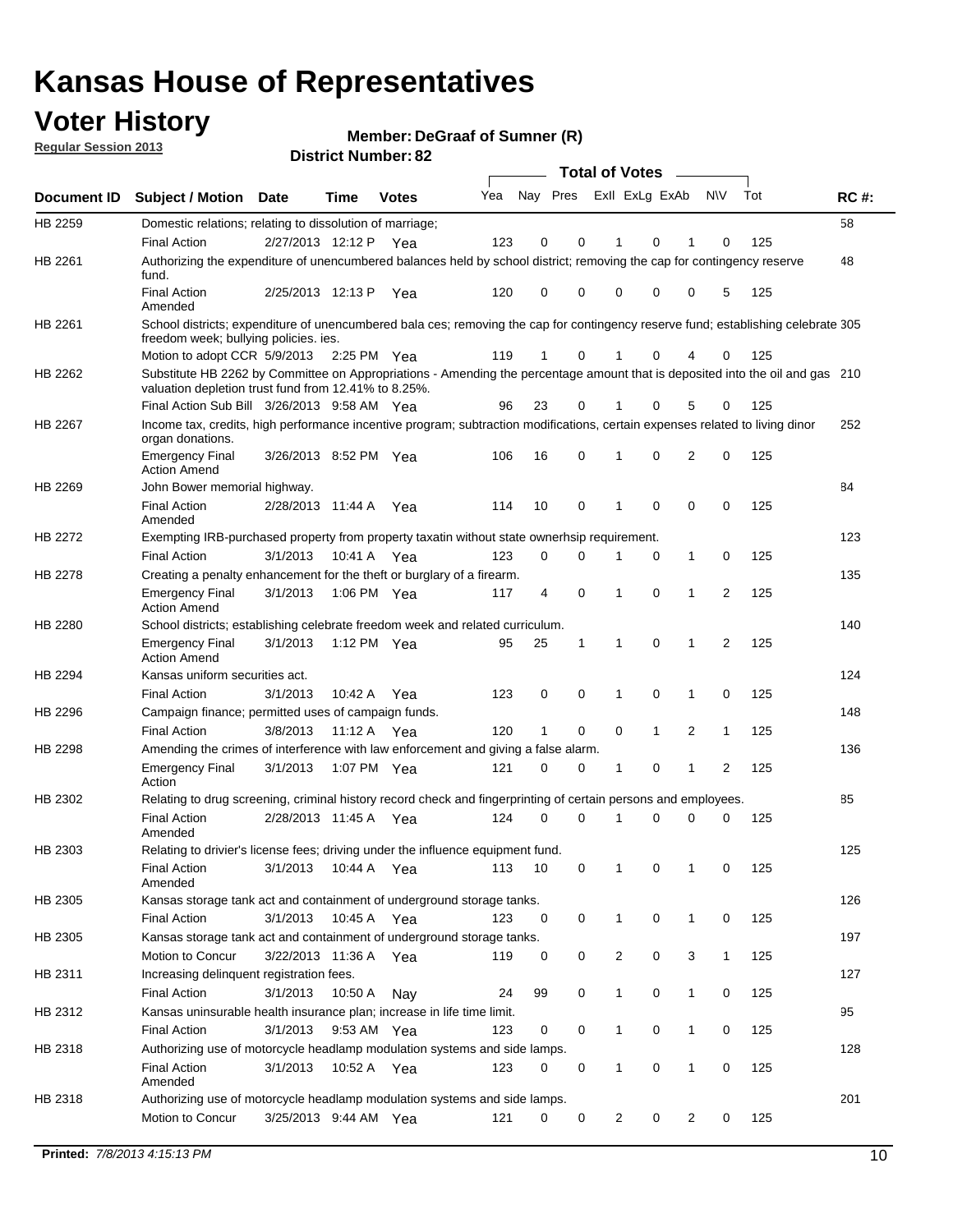### **Voter History**

**Member: DeGraaf of Sumner (R)** 

**Regular Session 2013**

|             |                                                                                                                                                                                             |                       |             |               |     |             |             | <b>Total of Votes</b> |   |                |           |     |             |
|-------------|---------------------------------------------------------------------------------------------------------------------------------------------------------------------------------------------|-----------------------|-------------|---------------|-----|-------------|-------------|-----------------------|---|----------------|-----------|-----|-------------|
| Document ID | <b>Subject / Motion</b>                                                                                                                                                                     | <b>Date</b>           | Time        | <b>Votes</b>  | Yea | Nay Pres    |             | Exll ExLg ExAb        |   |                | <b>NV</b> | Tot | <b>RC#:</b> |
| HB 2319     | Creating the coalition of innovative districts act.                                                                                                                                         |                       |             |               |     |             |             |                       |   |                |           |     | 149         |
|             | <b>Final Action</b><br>Amended                                                                                                                                                              | 3/8/2013              | 11:17 A     | Yea           | 74  | 47          | 0           | 0                     | 1 | 3              | 0         | 125 |             |
| HB 2319     | Creating the coalition of innovative districts act.                                                                                                                                         |                       |             |               |     |             |             |                       |   |                |           |     | 279         |
|             | Motion to Adopt CCR 4/5/2013                                                                                                                                                                |                       |             | 1:03 PM Yea   | 71  | 47          | 0           | 2                     | 0 | 3              | 2         | 125 |             |
| HB 2322     | Relating to the division of health of the department of health and environment.                                                                                                             |                       |             |               |     |             |             |                       |   |                |           |     | 86          |
|             | <b>Final Action</b><br>Amended                                                                                                                                                              | 2/28/2013 11:46 A Yea |             |               | 118 | 6           | 0           | 1                     | 0 | 0              | 0         | 125 |             |
| HB 2326     | VoIP and IP enabled services.                                                                                                                                                               |                       |             |               |     |             |             |                       |   |                |           |     | 129         |
|             | <b>Final Action</b><br>Amended                                                                                                                                                              | 3/1/2013              | 10.53 A     | Yea           | 123 | $\mathbf 0$ | 0           | $\mathbf{1}$          | 0 | 1              | 0         | 125 |             |
| HB 2338     | Courts; docket fees.                                                                                                                                                                        |                       |             |               |     |             |             |                       |   |                |           |     | 211         |
|             | <b>Final Action</b><br>Amended                                                                                                                                                              | 3/26/2013 10:00 A     |             | Yea           | 67  | 52          | 0           | $\mathbf 1$           | 0 | 5              | 0         | 125 |             |
| HB 2339     | Allowing insurers to return premiums to a policyholder separate from the notice of an adverse underwriting decision.                                                                        |                       |             |               |     |             |             |                       |   |                |           |     | 67          |
|             | <b>Final Action</b>                                                                                                                                                                         | 2/28/2013 11:16 A Yea |             |               | 124 | 0           | 0           |                       | 0 | 0              | 0         | 125 |             |
| HB 2339     | Combining life insurance with certain additional health related riders, insurance agents-lines of insurance, health insurance for 287<br>certain firefighters and law enforcement officers. |                       |             |               |     |             |             |                       |   |                |           |     |             |
|             | Motion to Adopt CCR 4/5/2013 7:15 PM Yea                                                                                                                                                    |                       |             |               | 116 | 4           | 0           | 2                     | 0 | 2              | -1        | 125 |             |
| HB 2343     | Relating to the secretary of health and environment; office of laboratory services.                                                                                                         |                       |             |               |     |             |             |                       |   |                |           |     | 130         |
|             | <b>Final Action</b>                                                                                                                                                                         | 3/1/2013              | 10:54 A Yea |               | 89  | 34          | 0           | 1                     | 0 | $\mathbf{1}$   | 0         | 125 |             |
| HB 2349     | School districts; audit by legislative post audit committee.                                                                                                                                |                       |             |               |     |             |             |                       |   |                |           |     | 87          |
|             | <b>Final Action</b><br>Amended                                                                                                                                                              | 2/28/2013 11:48 A Yea |             |               | 120 | 4           | $\mathbf 0$ | $\mathbf{1}$          | 0 | $\mathbf 0$    | 0         | 125 |             |
| HB 2349     | School districts; audit by legislative post audit committee.                                                                                                                                |                       |             |               |     |             |             |                       |   |                |           |     | 291         |
|             | Motion to Concur                                                                                                                                                                            | 4/5/2013              |             | 7:55 PM Yea   | 118 | 2           | 0           | 2                     | 0 | 2              | 1         | 125 |             |
| HB 2352     | Maximum benefits increased for certain members of the Kansas police and firemen's retirement system.                                                                                        |                       |             |               |     |             |             |                       |   |                |           |     | 88          |
|             | <b>Final Action</b>                                                                                                                                                                         | 2/28/2013 11:49 A     |             | Yea           | 124 | 0           | 0           | 1                     | 0 | 0              | 0         | 125 |             |
| HB 2353     | Adding certain controlled substances as schedule I drugs.                                                                                                                                   |                       |             |               |     |             |             |                       |   |                |           |     | 138         |
|             | Emergency Final<br>Action                                                                                                                                                                   | 3/1/2013              |             | 1:09 PM Yea   | 121 | 0           | 0           | $\mathbf{1}$          | 0 | 1              | 2         | 125 |             |
| HB 2357     | 242nd engineer company ae" KS army national guard ae" membrial highway.                                                                                                                     |                       |             |               |     |             |             |                       |   |                |           |     | 96          |
|             | <b>Final Action</b>                                                                                                                                                                         | 3/1/2013              |             | 9:54 AM Yea   | 123 | 0           | 0           | 1                     | 0 | 1              | 0         | 125 |             |
| HB 2357     | 242nd engineer company-KS army national guard- highway.                                                                                                                                     |                       |             |               |     |             |             |                       |   |                |           |     | 202         |
|             | Motion to Concur                                                                                                                                                                            | 3/25/2013 9:47 AM Yea |             |               | 121 | $\mathbf 0$ | $\mathbf 0$ | 2                     | 0 | $\overline{2}$ | 0         | 125 |             |
| HB 2363     | Exempting certain aggregate mining operations from department of health and environment regulations.                                                                                        |                       |             |               |     |             |             |                       |   |                |           |     | 131         |
|             | <b>Final Action</b><br>Amended                                                                                                                                                              | 3/1/2013              | 10:56 A     | Yea           | 123 | 0           | 0           | 1                     | 0 | 1              | 0         | 125 |             |
| HB 2363     | Water; wastewater regulations for sand and gravel; streams, dams and water obstructions.                                                                                                    |                       |             |               |     |             |             |                       |   |                |           |     | 280         |
|             | Motion to Adopt CCR 4/5/2013                                                                                                                                                                |                       |             | 1:10 PM $Yea$ | 119 | 0           | 0           | 2                     | 0 | 3              | 1         | 125 |             |
| HB 2368     | Relating to the governor's mental health services planning council.                                                                                                                         |                       |             |               |     |             |             |                       |   |                |           |     | 137         |
|             | Emergency Final<br><b>Action Amend</b>                                                                                                                                                      | 3/1/2013              |             | 1:08 PM Yea   | 121 | 0           | 0           | 1                     | 0 | $\mathbf{1}$   | 2         | 125 |             |
| HB 2377     | Relating to court fees and costs; judicial branch surcharge fund.                                                                                                                           |                       |             |               |     |             |             |                       |   |                |           |     | 212         |
|             | <b>Final Action</b>                                                                                                                                                                         | 3/26/2013 10:01 A Yea |             |               | 118 | 1           | 0           |                       | 0 | 5              | 0         | 125 |             |
| HB 2378     | Sales tax exemption for sales of certain machinery and equipment used for surface mining activities.                                                                                        |                       |             |               |     |             |             |                       |   |                |           |     | 251         |
|             | Emergency Final<br><b>Action Amend</b>                                                                                                                                                      | 3/26/2013 8:51 PM Yea |             |               | 104 | 18          | 0           | 1                     | 0 | 2              | 0         | 125 |             |
| HB 2381     | Election campaign finance; removing certain limitations to contributions made during legislative sessions.                                                                                  |                       |             |               |     |             |             |                       |   |                |           |     | 198         |
|             | <b>Final Action</b><br>Amended                                                                                                                                                              | 3/25/2013 9:30 AM Yea |             |               | 100 | 21          | 0           | 2                     | 0 | 2              | 0         | 125 |             |
| HB 2387     | Clarifying that felony murder is not a lesser included offense of capital murder.                                                                                                           |                       |             |               |     |             |             |                       |   |                |           |     | 213         |
|             | <b>Final Action</b>                                                                                                                                                                         | 3/26/2013 10:02 A     |             | Yea           | 117 | 2           | 0           | 1                     | 0 | 5              | 0         | 125 |             |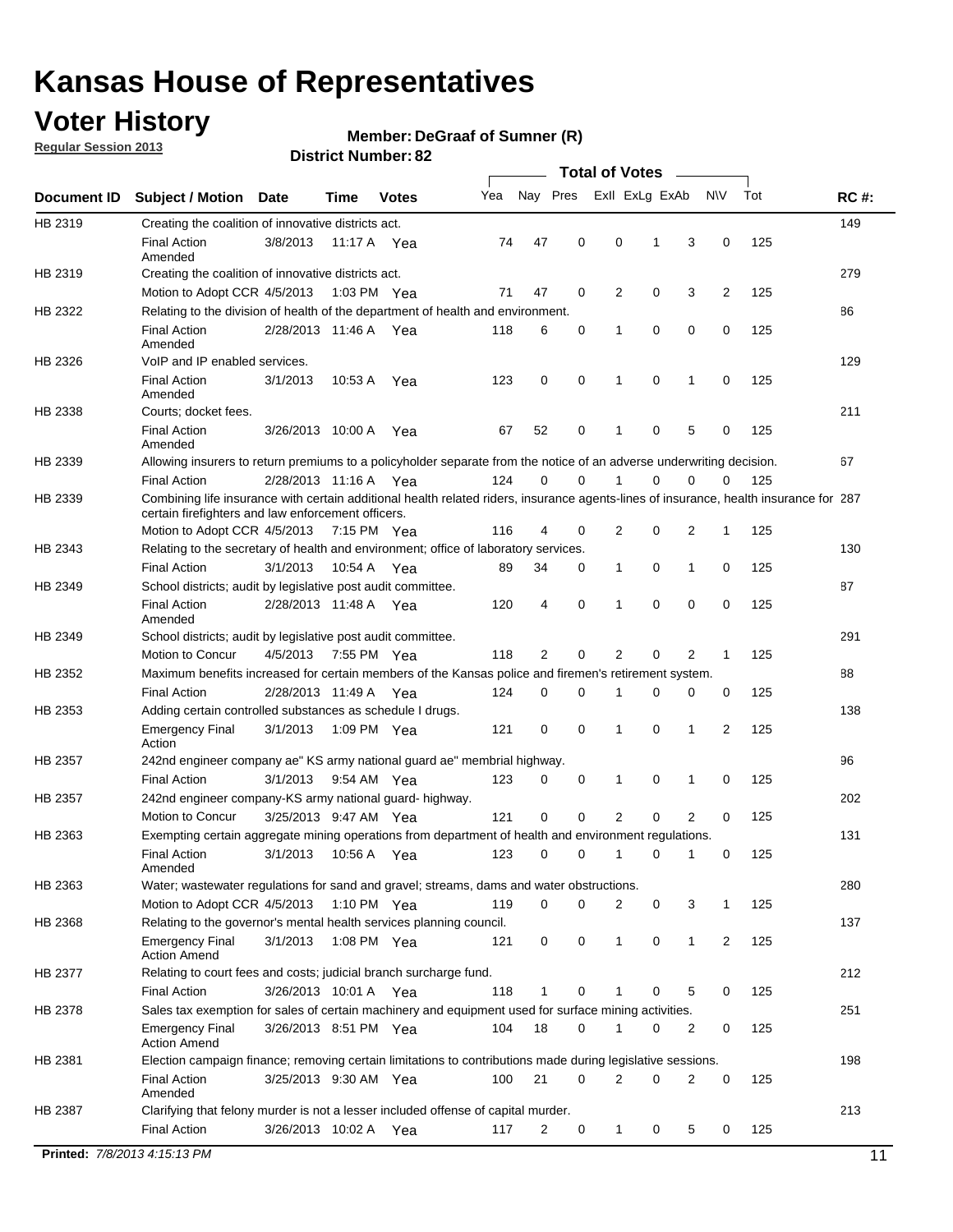### **Voter History**

**Member: DeGraaf of Sumner (R)** 

**Regular Session 2013**

|                 |                                                                                                                                                                                                                                                  |                       |         |              |     |              |          | <b>Total of Votes</b> |   |   |              |     |             |
|-----------------|--------------------------------------------------------------------------------------------------------------------------------------------------------------------------------------------------------------------------------------------------|-----------------------|---------|--------------|-----|--------------|----------|-----------------------|---|---|--------------|-----|-------------|
| Document ID     | <b>Subject / Motion Date</b>                                                                                                                                                                                                                     |                       | Time    | <b>Votes</b> | Yea | Nay Pres     |          | Exll ExLg ExAb        |   |   | <b>NV</b>    | Tot | <b>RC#:</b> |
| HB 2389         | Capital murder; notice of intent to seek the death penalty.                                                                                                                                                                                      |                       |         |              |     |              |          |                       |   |   |              |     | 214         |
|                 | <b>Final Action</b>                                                                                                                                                                                                                              | 3/26/2013 10:03 A     |         | Yea          | 118 | 1            | 0        | 1                     | 0 | 5 | 0            | 125 |             |
| HB 2391         | School finance; amount of tax levy authorized to finance ancillary school facilities.                                                                                                                                                            |                       |         |              |     |              |          |                       |   |   |              |     | 237         |
|                 | <b>Emergency Final</b><br><b>Action Amend</b>                                                                                                                                                                                                    | 3/26/2013 8:30 PM Yea |         |              | 64  | 57           | 0        | 1                     | 0 | 2 | 1            | 125 |             |
| HB 2391         | Senate Substitute for HB 2391 by Committee on Ways and Means - Creating the joint committee on uniform educational<br>standards oversight.                                                                                                       |                       |         |              |     |              |          |                       |   |   |              |     | 321         |
|                 | Sub Motion to Concur 6/1/2013                                                                                                                                                                                                                    |                       | 10:06 P | Yea          | 55  | 58           | 0        | 0                     | 0 | 6 | 6            | 125 |             |
| HB 2396         | Allowing the secretary of administration to identify state owned real property as surplus property and establishing an appeals 253<br>process of such identification; also amending procedures for the disposition of state surplus real estate. |                       |         |              |     |              |          |                       |   |   |              |     |             |
|                 | <b>Emergency Final</b><br>Action Amend                                                                                                                                                                                                           | 3/26/2013 8:53 PM Yea |         |              | 122 | 0            | 0        |                       | 0 | 2 | 0            | 125 |             |
| HB 2403         | Issuing \$1,500,000,000 of pension obligation bonds to finance a portion of the unfunded actuarial liability of KPERS.                                                                                                                           |                       |         |              |     |              |          |                       |   |   |              |     | 236         |
|                 | <b>Final Action</b><br>Amended                                                                                                                                                                                                                   | 3/26/2013 8:29 PM Nay |         |              | 73  | 49           | 0        | 1                     | 0 | 2 | 0            | 125 |             |
| <b>HCR 5014</b> | Urging approval of the Presidential Permit application allowing the construction and operation of the TransCanada Keystone<br>XL Pipeline.                                                                                                       |                       |         |              |     |              |          |                       |   |   |              |     | 215         |
|                 | <b>Final Action</b>                                                                                                                                                                                                                              | 3/26/2013 10:05 A     |         | Yea          | 108 | 11           | 0        |                       | 0 | 5 | 0            | 125 |             |
| HR 6004         | Rules of House of Representatives, permanent rules of the 2013-2014 biennium.                                                                                                                                                                    |                       |         |              |     |              |          |                       |   |   |              |     | 4           |
|                 | <b>Final Action</b><br>Amended                                                                                                                                                                                                                   | 1/28/2013 11:09 A     |         | Yea          | 82  | 40           | 0        | 0                     | 0 | 3 | 0            | 125 |             |
| SB 1            | Legislative Post Audit; periodic audits of the State treasurer and the pooled money investment board.                                                                                                                                            |                       |         |              |     |              |          |                       |   |   |              |     | 216         |
|                 | <b>Final Action</b><br>Amended                                                                                                                                                                                                                   | 3/26/2013 10:06 A     |         | Yea          | 118 | 1            | 0        | 1                     | 0 | 5 | 0            | 125 |             |
| SB 16           | Kansas racketeer influenced and corrupt organization act, criminal street gangs.                                                                                                                                                                 |                       |         |              |     |              |          |                       |   |   |              |     | 217         |
|                 | <b>Final Action</b><br>Amended                                                                                                                                                                                                                   | 3/26/2013 10:12 A Nay |         |              | 74  | 45           | 0        | 1                     | 0 | 5 | 0            | 125 |             |
| SB 20           | Civil procedure; temporary restraining orders and poverty affidavits.                                                                                                                                                                            |                       |         |              |     |              |          |                       |   |   |              |     | 190         |
|                 | <b>Final Action</b><br>Amended                                                                                                                                                                                                                   | 3/22/2013 11:15 A     |         | Yea          | 119 | 0            | 0        | 2                     | 0 | 3 | 1            | 125 |             |
| SB 20           | Civil procedure; temporary restraining orders and poverty affidavits.                                                                                                                                                                            |                       |         |              |     |              |          |                       |   |   |              |     | 304         |
|                 | Motion to adopt CCR 5/9/2013                                                                                                                                                                                                                     |                       |         | 2:21 PM Yea  | 119 | $\mathbf{1}$ | 0        | 1                     | 0 | 4 | 0            | 125 |             |
| SB 21           | Firearms; criminal possession of a firearm; expungement; personal and family protection act.                                                                                                                                                     |                       |         |              |     |              |          |                       |   |   |              |     | 255         |
|                 | <b>Emergency Final</b><br>Action                                                                                                                                                                                                                 | 3/26/2013 8:56 PM Yea |         |              | 119 | 3            | 0        |                       | 0 | 2 | 0            | 125 |             |
| SB 23           | Continuation of statewide tax levy for public schools.                                                                                                                                                                                           |                       |         |              |     |              |          |                       |   |   |              |     | 243         |
|                 | <b>Emergency Final</b><br><b>Action Amend</b>                                                                                                                                                                                                    | 3/26/2013 8:38 PM Yea |         |              | 122 | 0            | 0        | 1                     | 0 | 2 | 0            | 125 |             |
| <b>SB 23</b>    | School districts; sttewide tax levy for public schools; school finance amendments.                                                                                                                                                               |                       |         |              |     |              |          |                       |   |   |              |     | 296         |
|                 | Motion to Adopt CCR 4/5/2013 9:32 PM Yea                                                                                                                                                                                                         |                       |         |              | 119 | 1            | 0        | 2                     | 0 | 2 | 1            | 125 |             |
| <b>SB 24</b>    | Insurance - Risk-based capital requirements for property, casualty and life insurance companies.                                                                                                                                                 |                       |         |              |     |              |          |                       |   |   |              |     | 204         |
|                 | <b>Final Action</b>                                                                                                                                                                                                                              | 3/26/2013 9:50 AM Yea |         |              | 119 | 0            | 0        |                       | 0 | 5 | 0            | 125 |             |
| SB 25           | Insurance-Risk-based capital requirements for health organizations.                                                                                                                                                                              |                       |         |              |     |              |          |                       |   |   |              |     | 205         |
|                 | <b>Final Action</b>                                                                                                                                                                                                                              | 3/26/2013 9:51 AM Yea |         |              | 119 | 0            | 0        | 1                     | 0 | 5 | 0            | 125 |             |
| SB 27           | Eligibility of students under the military service scholarship program act.                                                                                                                                                                      |                       |         |              |     |              |          |                       |   |   |              |     | 166         |
|                 | <b>Final Action</b><br>Amended                                                                                                                                                                                                                   | 3/19/2013 10:35 A Yea |         |              | 123 | 0            | 0        |                       | 0 | 1 | 0            | 125 |             |
| SB 28           | Authorizing the division of emergency management within the adjutant general's department to accept certain real property.                                                                                                                       |                       |         |              |     |              |          |                       |   |   |              |     | 184         |
|                 | <b>Final Action</b>                                                                                                                                                                                                                              | 3/21/2013 11:22 A Yea |         |              | 121 | 0            | $\Omega$ | 1                     | 0 | 3 | $\Omega$     | 125 |             |
| SB 37           | Kansas home inspectors professional competence and financial responsibility act.                                                                                                                                                                 |                       |         |              |     |              |          |                       |   |   |              |     | 218         |
|                 | <b>Final Action</b>                                                                                                                                                                                                                              | 3/26/2013 10:14 A Yea |         |              | 102 | 17           | 0        | 1                     | 0 | 5 | 0            | 125 |             |
| SB 51           | Health insurance coverage for bankers association.                                                                                                                                                                                               |                       |         |              |     |              |          |                       |   |   |              |     | 189         |
|                 | <b>Final Action</b>                                                                                                                                                                                                                              | 3/22/2013 11:14 A Yea |         |              | 119 | 0            | 0        | 2                     | 0 | 3 | $\mathbf{1}$ | 125 |             |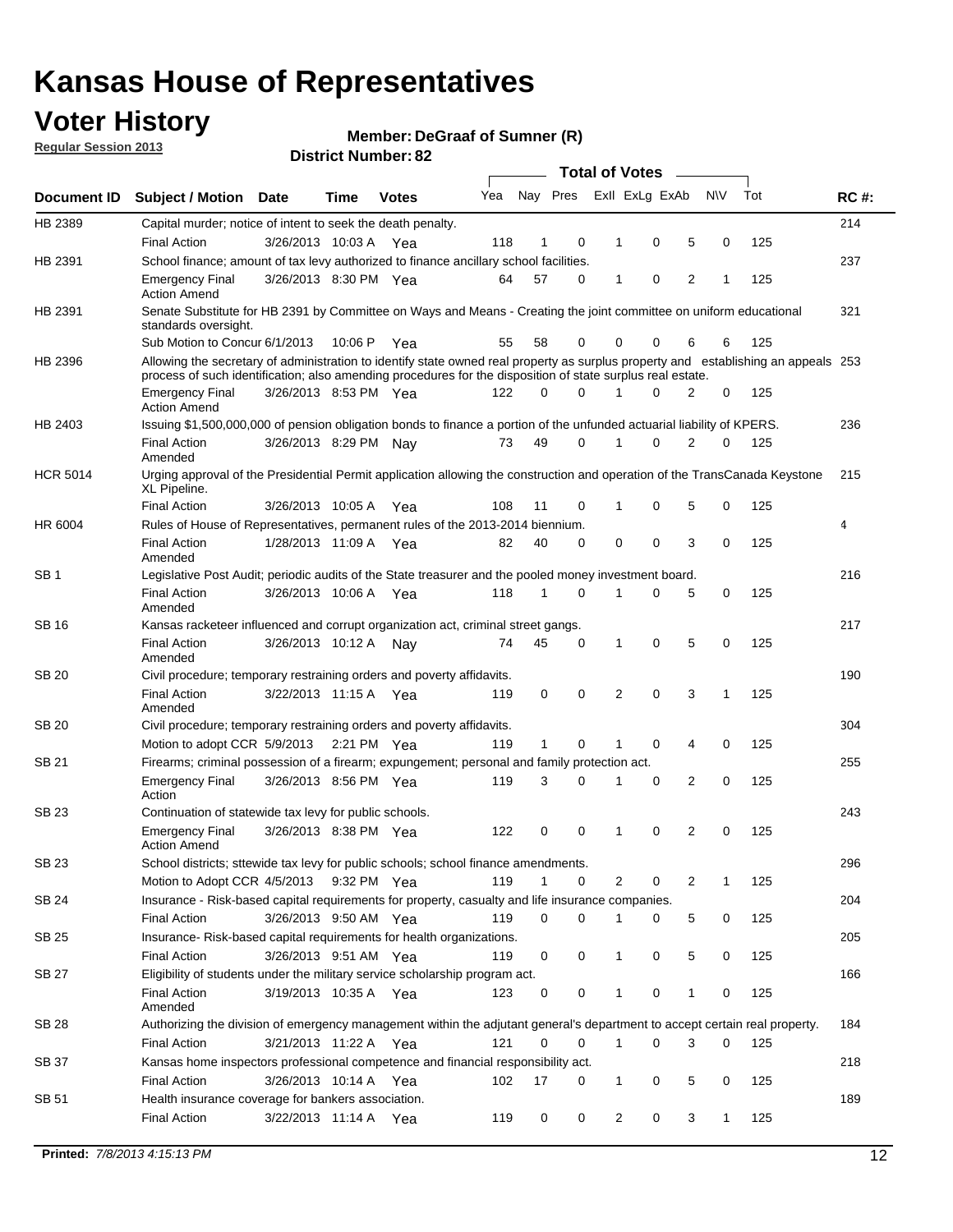### **Voter History**

**Member: DeGraaf of Sumner (R)** 

**Regular Session 2013**

|              |                                                                                                                                                                                                                                                                                                                                                                                                         |                       |             |              |     | <b>Total of Votes</b> |             |                |   |                |             |     |             |  |
|--------------|---------------------------------------------------------------------------------------------------------------------------------------------------------------------------------------------------------------------------------------------------------------------------------------------------------------------------------------------------------------------------------------------------------|-----------------------|-------------|--------------|-----|-----------------------|-------------|----------------|---|----------------|-------------|-----|-------------|--|
| Document ID  | <b>Subject / Motion Date</b>                                                                                                                                                                                                                                                                                                                                                                            |                       | Time        | <b>Votes</b> | Yea | Nay Pres              |             | Exll ExLg ExAb |   |                | <b>NV</b>   | Tot | <b>RC#:</b> |  |
| SB 52        | Mortgage interest rate cap increase.                                                                                                                                                                                                                                                                                                                                                                    |                       |             |              |     |                       |             |                |   |                |             |     | 238         |  |
|              | <b>Emergency Final</b><br>Action                                                                                                                                                                                                                                                                                                                                                                        | 3/26/2013 8:32 PM Yea |             |              | 120 | 2                     | 0           |                | 0 | 2              | 0           | 125 |             |  |
| SB 56        | Transferring the recognition of county fair associations from the secretary of agriculture to the board of county<br>commissioners.                                                                                                                                                                                                                                                                     |                       |             |              |     |                       |             |                |   |                |             |     | 191         |  |
|              | <b>Final Action</b><br>Amended                                                                                                                                                                                                                                                                                                                                                                          | 3/22/2013 11:21 A     |             | Yea          | 119 | 0                     | 0           | 2              | 0 | 3              | 1           | 125 |             |  |
| SB 57        | Substitute for SB 57 by Committee on Agriculture - Agriculture; powers and duties of the department of agriculture relating to<br>poultry improvement plan and domesticated deer.                                                                                                                                                                                                                       |                       |             |              |     |                       |             |                |   |                |             |     | 192         |  |
|              | Final Action Sub Bill 3/22/2013 11:24 A<br>Amended                                                                                                                                                                                                                                                                                                                                                      |                       |             | Nav          | 79  | 40                    | 0           | 2              | 0 | 3              | 1           | 125 |             |  |
| SB 57        | Substitute for SB 57 by Committee on Agriculture - Agriculture; powers and duties of the department of agriculture relating to<br>poultry improvement plan, stockyards and domesticated deer.                                                                                                                                                                                                           |                       |             |              |     |                       |             |                |   |                |             |     | 262         |  |
|              | Motion to adopt CCR 4/4/2013 2:18 PM Nay                                                                                                                                                                                                                                                                                                                                                                |                       |             |              | 80  | 42                    | 0           | 1              | 0 | 2              | 0           | 125 |             |  |
| SB 58        | Sentencing for unlawful manufacturing of controlled substances.                                                                                                                                                                                                                                                                                                                                         |                       |             |              |     |                       |             |                |   |                |             |     | 219         |  |
|              | <b>Final Action</b>                                                                                                                                                                                                                                                                                                                                                                                     | 3/26/2013 10:15 A     |             | Yea          | 119 | 0                     | 0           | 1              | 0 | 5              | 0           | 125 |             |  |
| <b>SB 59</b> | Attorney general; reward for information.                                                                                                                                                                                                                                                                                                                                                               |                       |             |              |     |                       |             |                |   |                |             |     | 193         |  |
|              | <b>Final Action</b>                                                                                                                                                                                                                                                                                                                                                                                     | 3/22/2013 11:25 A     |             | Yea          | 119 | 0                     | 0           | 2              | 0 | 3              | 1           | 125 |             |  |
| SB 62        | Making gas pipeline safety terminology consistent with federal regulations.                                                                                                                                                                                                                                                                                                                             |                       |             |              |     |                       |             |                |   |                |             |     | 163         |  |
|              | <b>Final Action</b>                                                                                                                                                                                                                                                                                                                                                                                     | 3/19/2013 10:32 A     |             | Yea          | 123 | 0                     | 0           | 1              | 0 | 1              | 0           | 125 |             |  |
| SB 63        | Elections; voting crimes, penalties and prosecution.                                                                                                                                                                                                                                                                                                                                                    |                       |             |              |     |                       |             |                |   |                |             |     | 246         |  |
|              | <b>Emergency Final</b><br><b>Action Amend</b>                                                                                                                                                                                                                                                                                                                                                           | 3/26/2013 8:42 PM Yea |             |              | 69  | 53                    | $\mathbf 0$ | 1              | 0 | $\overline{2}$ | $\mathbf 0$ | 125 |             |  |
| SB 68        | Driver's license examinations; locations.                                                                                                                                                                                                                                                                                                                                                               |                       |             |              |     |                       |             |                |   |                |             |     | 220         |  |
|              | <b>Final Action</b>                                                                                                                                                                                                                                                                                                                                                                                     | 3/26/2013 10:16 A     |             | Yea          | 116 | 3                     | 0           | 1              | 0 | 5              | 0           | 125 |             |  |
| SB 69        | Motor vehicles; vehicle registration and license plates.                                                                                                                                                                                                                                                                                                                                                |                       |             |              |     |                       |             |                |   |                |             |     | 167         |  |
|              | <b>Final Action</b>                                                                                                                                                                                                                                                                                                                                                                                     | 3/19/2013 10:37 A     |             | Yea          | 117 | 6                     | 0           | 1              | 0 | $\mathbf{1}$   | 0           | 125 |             |  |
| SB 74        | Prison-made goods act; prohibiting prisoner production of manufactured or modular homes.                                                                                                                                                                                                                                                                                                                |                       |             |              |     |                       |             |                |   |                |             |     | 221         |  |
|              | <b>Final Action</b>                                                                                                                                                                                                                                                                                                                                                                                     | 3/26/2013 10:19 A     |             | Yea          | 87  | 32                    | 0           | 1              | 0 | 5              | 0           | 125 |             |  |
| SB 75        | Record requirements and civil penalties relating to sales of plastic bulk merchandise containers.                                                                                                                                                                                                                                                                                                       |                       |             |              |     | 18                    | 0           | 1              | 0 | 5              | 0           | 125 | 222         |  |
|              | <b>Final Action</b>                                                                                                                                                                                                                                                                                                                                                                                     | 3/26/2013 10:21 A     |             | Yea          | 101 |                       |             |                |   |                |             |     |             |  |
| SB 81        | Open records; requests for criminal justice information; restriction of certain officials' information from publicly accessible<br>records.<br><b>Final Action</b>                                                                                                                                                                                                                                      | 3/22/2013 11:27 A     |             |              | 119 | 0                     | 0           | 2              | 0 | 3              | 1           | 125 | 194         |  |
|              | Amended                                                                                                                                                                                                                                                                                                                                                                                                 |                       |             | Yea          |     |                       |             |                |   |                |             |     |             |  |
| <b>SB 83</b> | House Substitute for SB 83 by Committee on Taxation - Income tax deductions and modifications; severance tax; sales tax;<br>delinquent tax liabilities.                                                                                                                                                                                                                                                 |                       |             |              |     |                       |             |                |   |                |             |     | 187         |  |
|              | Final Action Sub Bill 3/21/2013 11:30 A Yea                                                                                                                                                                                                                                                                                                                                                             |                       |             |              | 96  | 25                    | 0           | 1              | 0 | 3              | 0           | 125 |             |  |
| SB 83        | House Substitute for SB 83 by Committee on Taxation--Income tax deductions and modifications; severance tax; sales tax and 260<br>compensating use tax, preseumptions relating to nexus; property tax, exemptions, new automobile manufacturinge property;<br>taxation of watercraft; leased commercial and industrial property appeals; correction of clerical errors.<br>Motion to adopt CCR 4/3/2013 |                       | 10:35 A Yea |              | 104 | 15                    | 0           | $\mathbf{1}$   | 0 | 3              | 2           | 125 |             |  |
| SB 84        | House Substitute for SB 84 by Committee on Taxation - Reduction to state income tax rates based on selected actual state                                                                                                                                                                                                                                                                                |                       |             |              |     |                       |             |                |   |                |             |     | 188         |  |
|              | general fund receipts computations; distribution of revenues from sales and compensating use tax; reduction of<br>Final Action Sub Bill 3/21/2013 11:34 A Yea                                                                                                                                                                                                                                           |                       |             |              | 82  | 39                    | $\Omega$    |                | 0 | 3              | $\Omega$    | 125 |             |  |
|              | Amended                                                                                                                                                                                                                                                                                                                                                                                                 |                       |             |              |     |                       |             |                |   |                |             |     |             |  |
| SB 84        | House Substitute for SB 84 -- Reduction to state income tax rates based on selected actual state general fund receipts<br>computations; reduction of itemized deductions.                                                                                                                                                                                                                               |                       |             |              |     |                       |             |                |   |                |             |     | 317         |  |
|              | Motion to adopt CCR 5/28/2013 2:32 PM Nav                                                                                                                                                                                                                                                                                                                                                               |                       |             |              | 42  | 71                    | 0           |                | 0 | 9              | 2           | 125 |             |  |
| SB 84        | House Substitute for SB 84 -- Reduction to state income tax rates based on selected actual state general fund receipts<br>computations; reduction of itemized deductions.                                                                                                                                                                                                                               |                       |             |              |     |                       |             |                |   |                | 3           |     | 319         |  |
|              | Motion to adopt CCR 5/30/2013 9:14 PM Nay                                                                                                                                                                                                                                                                                                                                                               |                       |             |              | 18  | 94                    | 0           |                | 0 | 9              |             | 125 |             |  |
| SB 85        | Motor vehicle insurance; providing proof of insurance by cellular phone or portable electronic device.                                                                                                                                                                                                                                                                                                  |                       |             |              |     | 0                     | $\Omega$    |                | 0 |                | 0           | 125 | 175         |  |
|              | <b>Final Action</b>                                                                                                                                                                                                                                                                                                                                                                                     | 3/20/2013 10:25 A Yea |             |              | 123 |                       |             |                |   | 1              |             |     |             |  |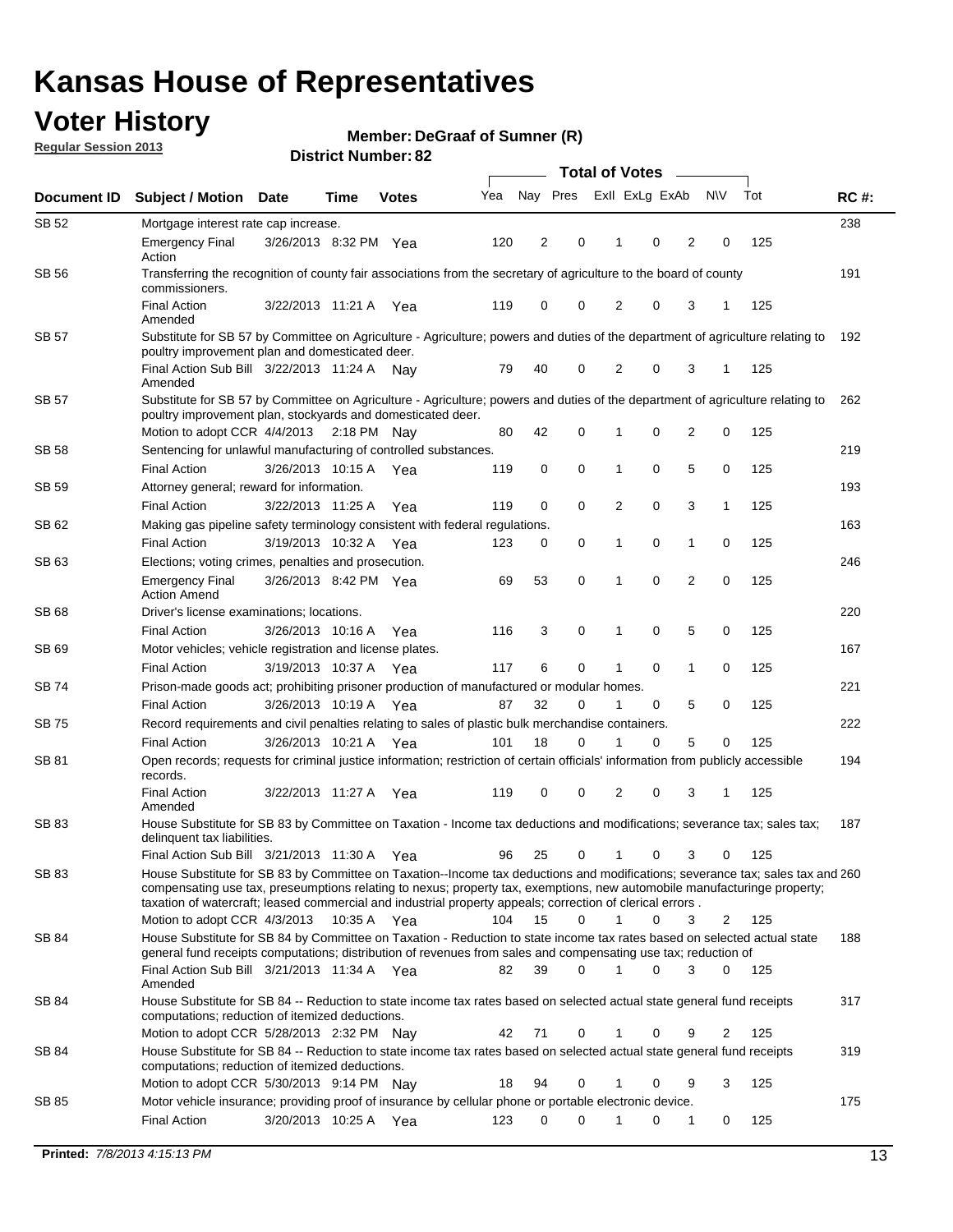### **Voter History**

**Regular Session 2013**

**Member: DeGraaf of Sumner (R)** 

|                    |                                                                                                       | <b>ביט הייטוווועדו ויטו</b> ווע |             |              | <b>Total of Votes</b> |                         |              |  |                |   |                |              |     |             |
|--------------------|-------------------------------------------------------------------------------------------------------|---------------------------------|-------------|--------------|-----------------------|-------------------------|--------------|--|----------------|---|----------------|--------------|-----|-------------|
| <b>Document ID</b> | <b>Subject / Motion Date</b>                                                                          |                                 | <b>Time</b> | <b>Votes</b> | Yea                   | Nay Pres Exll ExLg ExAb |              |  |                |   |                | <b>NV</b>    | Tot | <b>RC#:</b> |
| <b>SB 88</b>       | Increasing the children's advocacy center assessment fee.                                             |                                 |             |              |                       |                         |              |  |                |   |                |              |     | 223         |
|                    | <b>Final Action</b><br>Amended                                                                        | 3/26/2013 10:22 A Yea           |             |              | 118                   | $\mathbf{1}$            | 0            |  | $\mathbf 1$    | 0 | 5              | 0            | 125 |             |
| SB 96              | Motor vehicles; counties with multiple registration facilities; additional registration fee.          |                                 |             |              |                       |                         |              |  |                |   |                |              |     | 224         |
|                    | <b>Final Action</b><br>Amended                                                                        | 3/26/2013 10:24 A               |             | Yea          | 106                   | 12                      | 0            |  | 1              | 0 | 5              | $\mathbf{1}$ | 125 |             |
| SB 96              | Additional motor vehicle registration fees.                                                           |                                 |             |              |                       |                         |              |  |                |   |                |              |     | 263         |
|                    | Motion to adopt CCR 4/4/2013 2:21 PM Yea                                                              |                                 |             |              | 114                   | 8                       | 0            |  | 1              | 0 | 2              | 0            | 125 |             |
| SB 102             | Requiring the state treasurer to provide a list of daily deposits to the secretary of administration. |                                 |             |              |                       |                         |              |  |                |   |                |              |     | 195         |
|                    | <b>Final Action</b><br>Amended                                                                        | 3/22/2013 11:28 A Yea           |             |              | 119                   | 0                       | 0            |  | 2              | 0 | 3              | 1            | 125 |             |
| SB 102             | Enacting the second amendment protection act.                                                         |                                 |             |              |                       |                         |              |  |                |   |                |              |     | 295         |
|                    | Motion to Adopt CCR 4/5/2013 9:20 PM Yea                                                              |                                 |             |              | 96                    | 24                      | 0            |  | 2              | 0 | 2              | 1            | 125 |             |
| SB 111             | Establishing Native American legislative day at the capitol; awarding of high school diplomas.        |                                 |             |              |                       |                         |              |  |                |   |                |              |     | 245         |
|                    | <b>Emergency Final</b><br><b>Action Amend</b>                                                         | 3/26/2013 8:41 PM Yea           |             |              | 122                   | 0                       | $\Omega$     |  |                | 0 | 2              | 0            | 125 |             |
| SB 113             | Credit unions; changes in certain loan limitations.                                                   |                                 |             |              |                       |                         |              |  |                |   |                |              |     | 234         |
|                    | <b>Emergency Final</b><br>Action                                                                      | 3/26/2013 8:25 PM Yea           |             |              | 122                   | 0                       | $\mathbf 0$  |  | 1              | 0 | $\overline{2}$ | $\mathbf 0$  | 125 |             |
| <b>SB 118</b>      | Relating to law enforcement reporting and investigation of missing persons.                           |                                 |             |              |                       |                         |              |  |                |   |                |              |     | 225         |
|                    | <b>Final Action</b>                                                                                   | 3/26/2013 10:25 A               |             | Yea          | 119                   | 0                       | 0            |  | 1              | 0 | 5              | 0            | 125 |             |
| <b>SB 120</b>      | Enacting the Kansas farmers' market promotion act.                                                    |                                 |             |              |                       |                         |              |  |                |   |                |              |     | 196         |
|                    | <b>Final Action</b><br>Amended                                                                        | 3/22/2013 11:31 A               |             | Nav          | 68                    | 51                      | 0            |  | $\overline{2}$ | 0 | 3              | $\mathbf{1}$ | 125 |             |
| SB 122             | Kansas administrative procedure act; service of order or notice.                                      |                                 |             |              |                       |                         |              |  |                |   |                |              |     | 226         |
|                    | <b>Final Action</b><br>Amended                                                                        | 3/26/2013 10:26 A Yea           |             |              | 119                   | 0                       | 0            |  | 1              | 0 | 5              | 0            | 125 |             |
| <b>SB 122</b>      | Elections; unauthorized voting disclosures.                                                           |                                 |             |              |                       |                         |              |  |                |   |                |              |     | 286         |
|                    | Motion to Adopt CCR 4/5/2013                                                                          |                                 | 6:23 PM     | Yea          | 89                    | 31                      | 0            |  | 2              | 0 | 2              | $\mathbf{1}$ | 125 |             |
| SB 124             | Amending the Kansas restraint of trade act.                                                           |                                 |             |              |                       |                         |              |  |                |   |                |              |     | 227         |
|                    | <b>Final Action</b><br>Amended                                                                        | 3/26/2013 10:27 A               |             | Yea          | 116                   | 2                       | 1            |  | 1              | 0 | 5              | 0            | 125 |             |
| SB 124             | Amending the Kansas restraint of trade act.                                                           |                                 |             |              |                       |                         |              |  |                |   |                |              |     | 273         |
|                    | Motion to Adopt CCR 4/5/2013                                                                          |                                 | 11:06 A     | Yea          | 97                    | 23                      | 0            |  | 2              | 0 | $\overline{2}$ | 1            | 125 |             |
| SB 128             | Career technical education incentive program amendments.                                              |                                 |             |              |                       |                         |              |  |                |   |                |              |     | 168         |
|                    | <b>Final Action</b><br>Amended                                                                        | 3/19/2013 10:39 A               |             | Yea          | 123                   | 0                       | 0            |  | 1              | 0 | 1              | 0            | 125 |             |
| SB 129             | Bank commissioner; certain fees and hearing costs.                                                    |                                 |             |              |                       |                         |              |  |                |   |                |              |     | 254         |
|                    | <b>Emergency Final</b><br><b>Action Amend</b>                                                         | 3/26/2013 8:55 PM Yea           |             |              | 110                   | 12                      | 0            |  | 1              | 0 | 2              | 0            | 125 |             |
| SB 129             | Mortgage interest rate cap increase.                                                                  |                                 |             |              |                       |                         |              |  |                |   |                |              |     | 272         |
|                    | Motion to Adopt CCR 4/5/2013 10:42 A Yea                                                              |                                 |             |              | 121                   | 0                       | 0            |  | 2              | 0 | $\overline{2}$ | 0            | 125 |             |
| SB 135             | Transferring boiler inspection duties from the department of labor to the state fire marshal.         |                                 |             |              |                       |                         |              |  |                |   |                |              |     | 228         |
|                    | <b>Final Action</b>                                                                                   | 3/26/2013 10:28 A Yea           |             |              | 114                   | 5                       | 0            |  | 1              | 0 | 5              | 0            | 125 |             |
| SB 136             | Providing veterans designation on driver's licenses and nondriver identification cards.               |                                 |             |              |                       |                         |              |  |                |   |                |              |     | 244         |
|                    | <b>Emergency Final</b><br><b>Action Amend</b>                                                         | 3/26/2013 8:39 PM Yea           |             |              | 119                   | 3                       | 0            |  | $\mathbf{1}$   | 0 | 2              | 0            | 125 |             |
| SB 139             | Kansas money transmitter act.                                                                         |                                 |             |              |                       |                         |              |  |                |   |                |              |     | 229         |
|                    | <b>Final Action</b>                                                                                   | 3/26/2013 10:30 A               |             | Yea          | 117                   | $\mathbf{1}$            | $\mathbf{1}$ |  | 1              | 0 | 5              | 0            | 125 |             |
| SB 142             | Abortion; concerning civil actions related to abortion.                                               |                                 |             |              |                       |                         |              |  |                |   |                |              |     | 241         |
|                    | <b>Emergency Final</b><br>Action                                                                      | 3/26/2013 8:36 PM Yea           |             |              | 89                    | 33                      | 0            |  | 1              | 0 | $\overline{2}$ | 0            | 125 |             |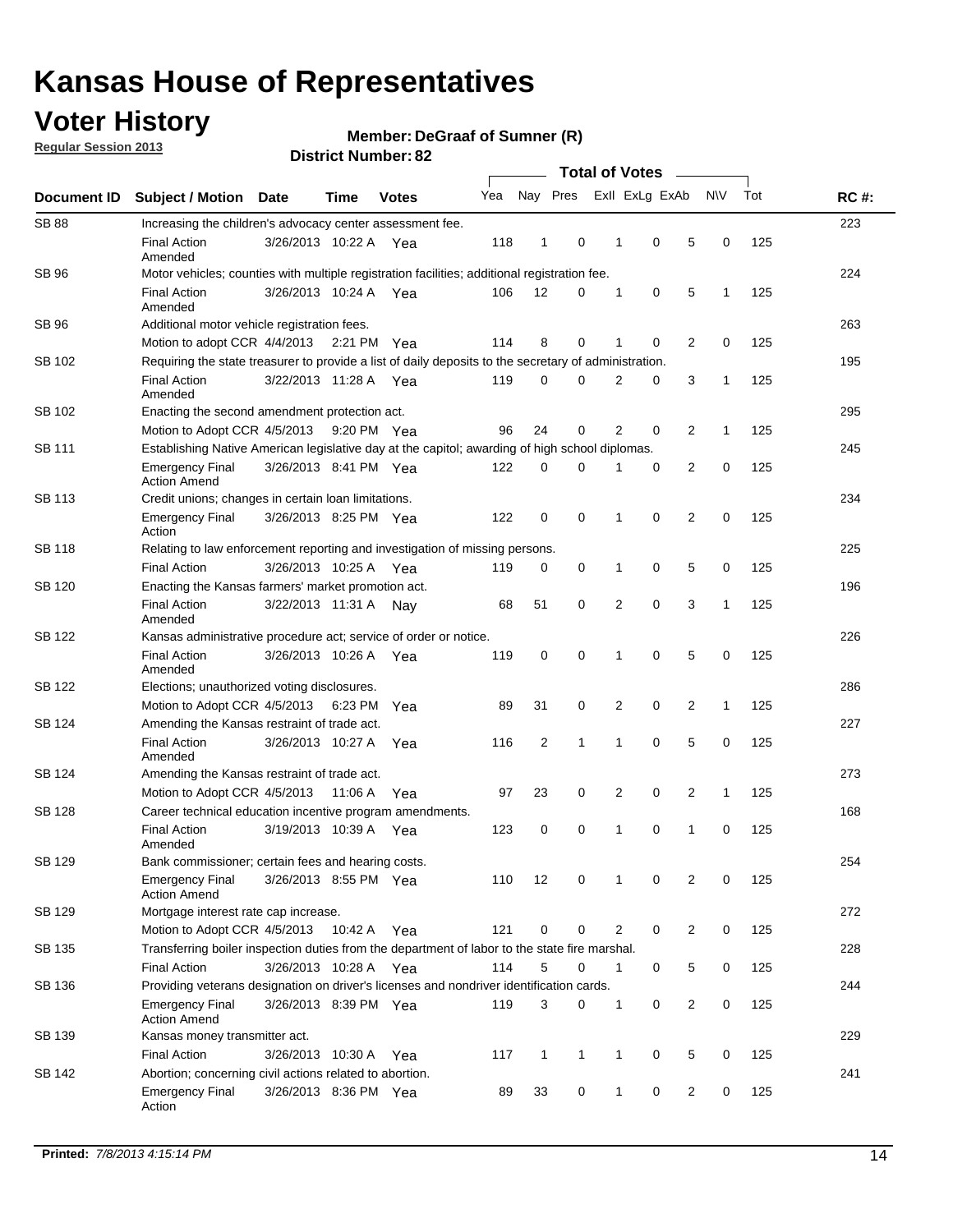### **Voter History**

**Member: DeGraaf of Sumner (R)** 

**Regular Session 2013**

| Document ID     |                                                                                                                                                                                                       |                                                                                         |             |              |     |          | <b>Total of Votes</b> |   |                | $\sim$         |           |     | <b>RC#:</b> |  |  |  |  |
|-----------------|-------------------------------------------------------------------------------------------------------------------------------------------------------------------------------------------------------|-----------------------------------------------------------------------------------------|-------------|--------------|-----|----------|-----------------------|---|----------------|----------------|-----------|-----|-------------|--|--|--|--|
|                 | <b>Subject / Motion Date</b>                                                                                                                                                                          |                                                                                         | Time        | <b>Votes</b> | Yea | Nay Pres |                       |   | Exll ExLg ExAb |                | <b>NV</b> | Tot |             |  |  |  |  |
| <b>SB 149</b>   |                                                                                                                                                                                                       | Drug screening for recipients of cash assistance and unemployment benefits.             |             |              |     |          |                       |   |                |                |           |     |             |  |  |  |  |
|                 | <b>Emergency Final</b><br><b>Action Amend</b>                                                                                                                                                         | 3/26/2013 8:33 PM Yea                                                                   |             |              | 106 | 16       | 0                     | 1 | 0              | 2              | 0         | 125 |             |  |  |  |  |
| SB 164          | Relating to the director of vehicles regulating providers of motor vehicle functions.                                                                                                                 |                                                                                         |             |              |     |          |                       |   |                |                |           |     | 247         |  |  |  |  |
|                 | <b>Emergency Final</b><br><b>Action Amend</b>                                                                                                                                                         | 3/26/2013 8:43 PM Yea                                                                   |             |              | 117 | 5        | 0                     | 1 | 0              | 2              | 0         | 125 |             |  |  |  |  |
| SB 164          | Relating to the director of vehicles regulating providers of motor vehicle functions.                                                                                                                 |                                                                                         |             |              |     |          |                       |   |                |                |           |     | 268         |  |  |  |  |
|                 |                                                                                                                                                                                                       | 0<br>Motion to adopt CCR 4/4/2013<br>9<br>0<br>1<br>2<br>2<br>125<br>5:32 PM Nay<br>111 |             |              |     |          |                       |   |                |                |           |     |             |  |  |  |  |
| SB 166          | Insurers supervision, rehabilitation and liquidation act; derivatives.                                                                                                                                |                                                                                         |             |              |     |          |                       |   |                |                |           |     | 206         |  |  |  |  |
|                 | <b>Final Action</b>                                                                                                                                                                                   | 3/26/2013 9:52 AM Yea                                                                   |             |              | 119 | 0        | 0                     | 1 | 0              | 5              | 0         | 125 |             |  |  |  |  |
| SB 168          | Limiting nuisance actions against certain agricultural activities.                                                                                                                                    |                                                                                         |             |              |     |          |                       |   |                |                |           |     | 169         |  |  |  |  |
|                 | <b>Final Action</b><br>Amended                                                                                                                                                                        | 3/19/2013 10:40 A Yea                                                                   |             |              | 111 | 12       | 0                     | 1 | 0              | 1              | 0         | 125 |             |  |  |  |  |
| SB 168          | Limiting nuisance actions against certain agricultural activities.                                                                                                                                    |                                                                                         |             |              |     |          |                       |   |                |                |           |     | 264         |  |  |  |  |
|                 | Motion to adopt CCR 4/4/2013                                                                                                                                                                          |                                                                                         |             | 2:30 PM Yea  | 110 | 12       | 0                     | 1 | 0              | 2              | 0         | 125 |             |  |  |  |  |
| <b>SB 171</b>   | School districts; amendments to Kansas uniform financial accounting and reporting act.                                                                                                                |                                                                                         |             |              |     |          |                       |   |                |                |           |     | 248         |  |  |  |  |
|                 | <b>Emergency Final</b><br><b>Action Amend</b>                                                                                                                                                         | 3/26/2013 8:44 PM Yea                                                                   |             |              | 122 | 0        | 0                     | 1 | 0              | 2              | 0         | 125 |             |  |  |  |  |
| SB 171          |                                                                                                                                                                                                       | School districts; amendments to Kansas uniform financial accounting and reporting act.  |             |              |     |          |                       |   |                |                |           |     | 285         |  |  |  |  |
|                 | Motion to Adopt CCR 4/5/2013                                                                                                                                                                          |                                                                                         | 6:19 PM Yea |              | 63  | 57       | 0                     | 2 | 0<br>2<br>125  |                |           |     |             |  |  |  |  |
| SB 171          | Appropriations for FY 2013, FY 2014, FY 2015, FY 2016, FY 2017 and FY 2018 for various state agencies; capital<br>improvement projects; claims against the state.                                     |                                                                                         |             |              |     |          |                       |   |                |                |           | 320 |             |  |  |  |  |
|                 | Motion to adopt CCR 6/1/2013 4:30 PM Yea                                                                                                                                                              |                                                                                         |             |              | 63  | 51       | 0                     | 0 | 0              | 8              | 3         | 125 |             |  |  |  |  |
| SB 187          | Establishing the workers compensation and employment security boards nominating committee; administrative law judge<br>appointment; workers compensation appeals board.                               |                                                                                         |             |              |     |          |                       |   |                |                |           |     | 242         |  |  |  |  |
|                 | <b>Emergency Final</b><br><b>Action Amend</b>                                                                                                                                                         | 3/26/2013 8:37 PM Yea                                                                   |             |              | 88  | 34       | 0                     | 1 | 0              | 2              | 0         | 125 |             |  |  |  |  |
| SB 187          | Amending workers compensation law provisions; establishing the workers compensation and employment security boards<br>nominating committee; notice requirements; workplace health and safety program. |                                                                                         |             |              |     |          |                       |   |                |                |           |     | 274         |  |  |  |  |
|                 | Motion to Adopt CCR 4/5/2013 11:26 A Yea                                                                                                                                                              |                                                                                         |             |              | 89  | 31       | 0                     | 2 | 0              | 3              | 0         | 125 |             |  |  |  |  |
| SB 199          | University of Kansas medical center; midwest center for stem cell therapy.                                                                                                                            |                                                                                         |             |              |     |          |                       |   |                |                |           |     | 235         |  |  |  |  |
|                 | <b>Emergency Final</b><br><b>Action Amend</b>                                                                                                                                                         | 3/26/2013 8:26 PM Yea                                                                   |             |              | 90  | 32       | 0                     | 1 | 0              | 2              | 0         | 125 |             |  |  |  |  |
| SB 199          | Health care; stem cell therapy and unused medications.                                                                                                                                                |                                                                                         |             |              |     |          |                       |   |                |                |           |     | 290         |  |  |  |  |
|                 | Motion to Adopt CCR 4/5/2013                                                                                                                                                                          |                                                                                         | 7:52 PM Yea |              | 90  | 30       | 0                     | 2 | 0              | $\overline{2}$ | 1         | 125 |             |  |  |  |  |
| SB 216          | Allowing a public building commission to acquire land for a municipal university similar to what such commission is currently<br>allowed to do for any state university.                              |                                                                                         |             |              |     |          |                       |   |                |                |           |     | 185         |  |  |  |  |
|                 | <b>Final Action</b>                                                                                                                                                                                   | 3/21/2013 11:23 A Yea                                                                   |             |              | 121 | 0        | 0                     | 1 | 0              | 3              | 0         | 125 |             |  |  |  |  |
| SB 246          | Reconciling amendments to certain statutes.                                                                                                                                                           |                                                                                         |             |              |     |          |                       |   |                |                |           |     | 315         |  |  |  |  |
|                 | <b>Emergency Final</b><br>Action                                                                                                                                                                      | 5/23/2013 2:14 PM Yea                                                                   |             |              | 111 | 0        | 0                     | 1 | 0              | 8              | 5         | 125 |             |  |  |  |  |
| <b>SCR 1604</b> | Joint rules for the Senate and House of Representatives, 2013-2014.                                                                                                                                   |                                                                                         |             |              |     |          |                       |   |                |                |           |     | 5           |  |  |  |  |
|                 | <b>Final Action</b><br>Amended                                                                                                                                                                        | 1/28/2013 11:12 A Yea                                                                   |             |              | 81  | 41       | 0                     | 0 | 0              | 3              | 0         | 125 |             |  |  |  |  |
| <b>SCR 1606</b> | Honoring pregnancy maintenance resource centers.                                                                                                                                                      |                                                                                         |             |              |     |          |                       |   |                |                |           |     | 240         |  |  |  |  |
|                 | <b>Emergency Final</b><br>Action                                                                                                                                                                      | 3/26/2013 8:34 PM Yea                                                                   |             |              | 122 | 0        | 0                     | 1 | 0              | 2              | 0         | 125 |             |  |  |  |  |